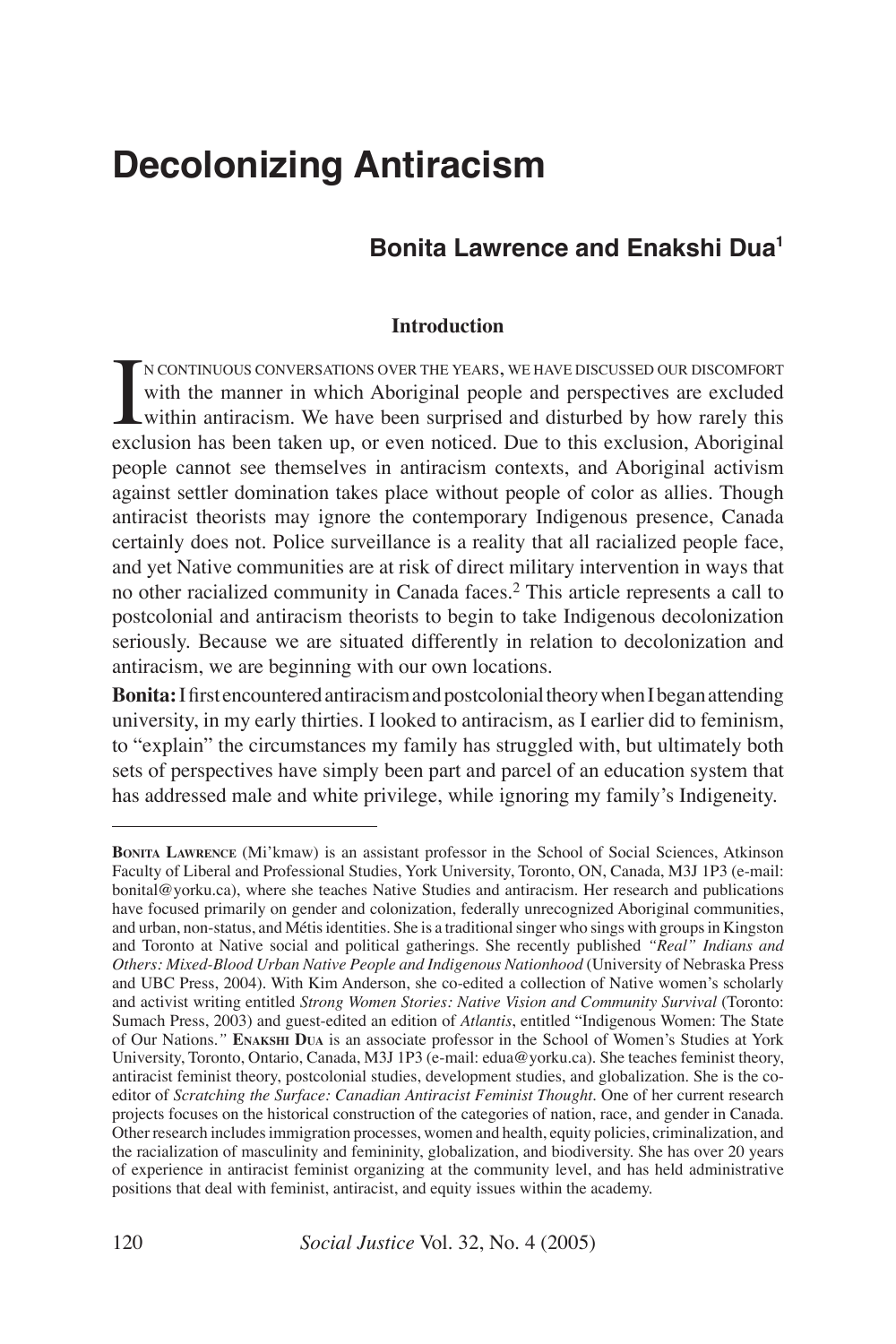To say this is to acknowledge that several factors—notably immigration and urbanization—have already been at work in delineating relations betweenAboriginal people and people of color. In the 1960s, when Canada was overwhelmingly white, my mother, who was Mi'kmaq and Acadian, clearly felt marginalized and inferiorized by Anglo-Canadians and ostracized by many French-Canadians. In the city, she welcomed the new presence of people of color as potential friends and allies, and a saw a common struggle for survival and adaptation to the dominant culture. There were not many of us, Aboriginal people or people of color, brown islands in a white sea.

Fast forward to 2005. For many Native people in Eastern Canada, the urbanization and assimilation pressures of the 1950s and 1960s meant that our parents married white people. This interval also featured large-scale immigration of people of color, so that today urban Native people form tiny, paler islands floating in a darker "multicultural" sea. Over the past 15 years or so since the Oka Crisis, in common with many urban mixed-bloods, I have struggled to learn about my own Indigeneity. In this context, my light skin separates me from the people of color that my mother would have viewed as allies. There is nothing new about racial ambiguity among mixed-bloods of any background. For Aboriginal peoples in Canada, though, something else is at work: the generations of policies specifically formulated with the goal of destroying our communities and fragmenting our identities.

For years, I have witnessed the result of these policies, as my family, friends, and many of my Aboriginal students have struggled with our lack of knowledge about our heritage due to our parents' silence, the fact that our languages were beaten out of our grandparents' generation, that we may have been cut off from access to the land for generations, that we may know little of our own ceremonies, and that our Indigeneity is ultimately validated or denied by government cards that certify "Indian" status. Neither these policies nor their repercussions are topics for discussion at antiracism conferences. It is difficult not to conclude that there is something deeply wrong with the manner in which, in our own lands, antiracism does not begin with, and reflect, the totality of Native peoples' lived experience—that is, with the genocide that established and maintains all of the settler states within the Americas.

Yet, even to begin to address decolonizing antiracism, I must first acknowledge that I am one of a handful of Aboriginal scholars within academia; as such, I am routinely asked to "speak for" and represent Indigeneity to outsiders in a manner that is inherently problematic. Because of this, I must always begin by referencing the traditional elders and community people—and other Indigenous scholars—for whom Indigenous (rather than academic) knowledge is most central. They would begin by asking: What does postcoloniality and antiracism theory have to do with us? An academic article addressing these issues is therefore aimed primarily at antiracism scholars and activists, who for the most part are not Indigenous. More problematically, it would use the rhythms and assumptions of academic discourse,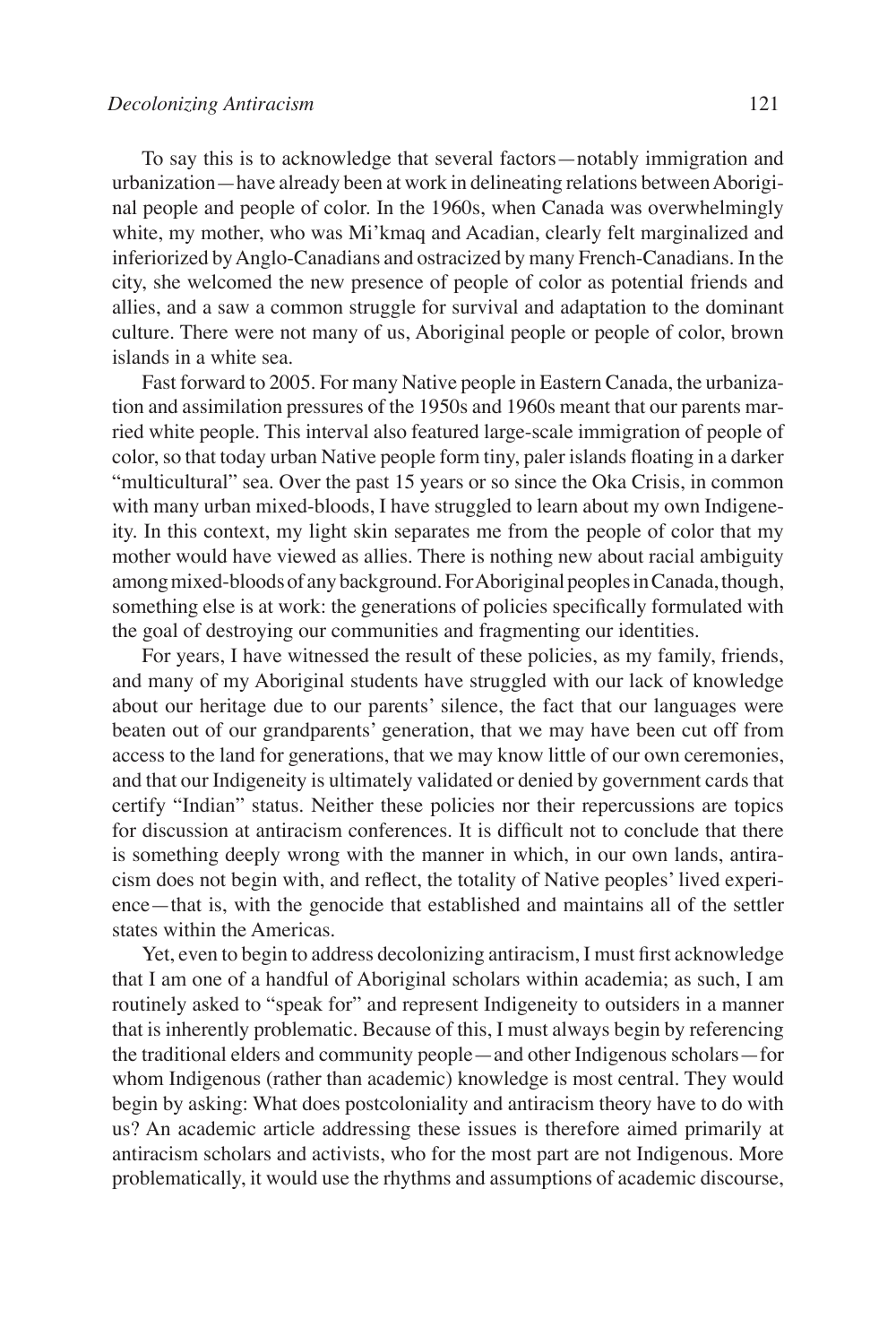without cultural resonance or reference to Mi'kmaw or other specific Indigenous frameworks. As such, my fear is that this article will continue to homogenize Indigenous peoplesin all their diversity into a singular and meaningless entity known as "First Nations people" to outsiders, in exactly the manner that is currently common within antiracism discourse. The tensions between who I can claim to speak for, how I speak in arguing academic theory, and to whom I am speaking in this article thus remain ongoing.

**Ena:** I came to Canada as a 16 year old. I was born in India, and en route to Canada we resided in the United States. In all three contexts, I came across references to Aboriginal peoples. In India, people wondered of another place where people were also called Indian. Growing up in the United States and Canada, I was bombarded with colonialist history. From school curriculum to television programs to vacation spots, a colonialist history of conquer and erasure was continually reenacted. I resided in a city in which the main streets were named after Aboriginal leaders and communities. As the houses that we resided in exited onto these streets, such naming of space was important as it inserted us as settlers into the geography of colonialism. Much of this made me uncomfortable. I was given a similar history of India and other Indians, and I knew that this history was not accurate. I was vaguely conscious that the same processes were shaping the lives of Aboriginal people and people of color. I saw myself as allied with Aboriginal people. However, what I did not see was how I might be part of the ongoing project of colonization. I did not place myself in the processes that produced such representations, or relations.

As a young woman, my experiences with racism, sexism, and imperialism led me to become engaged in a project of developing antiracist feminism. This site, I hoped, would enable us to look at the ways in which different kinds of oppressions intersected. Looking back, I realize that we failed to integrate ongoing colonization into this emerging body of knowledge. For example, in a collaborative book project I edited, antiracist feminist scholars explored the intersections of "race" and gender. At the time, I felt that we were doing a good task of centering Aboriginal issues. The anthology first examined the ways in which Aboriginal women had been racialized and gendered historically. Another article investigated questions of Aboriginal self-government. I now think we failed to make Aboriginality foundational. We did not ask those who wrote on work, trade unions, immigration, citizenship, family, etc., to examine how these institutions and relationships were influenced by Canada's ongoing colonization of Aboriginal peoples. More recently, I turned to cultural theory, critical race theory, and postcolonial studies, but I fear that these approaches, like my earlier work, also fail to center the ongoing colonization of Aboriginal peoples.

My approach in this article, as someone committed to antiracist feminist struggles, isto examine my complicity in the ongoing project of colonization. My complicity is complex. First, as an inhabitant of Canada, I live in and own land that has been appropriated from Aboriginal peoples. As a citizen of Canada, I have rights and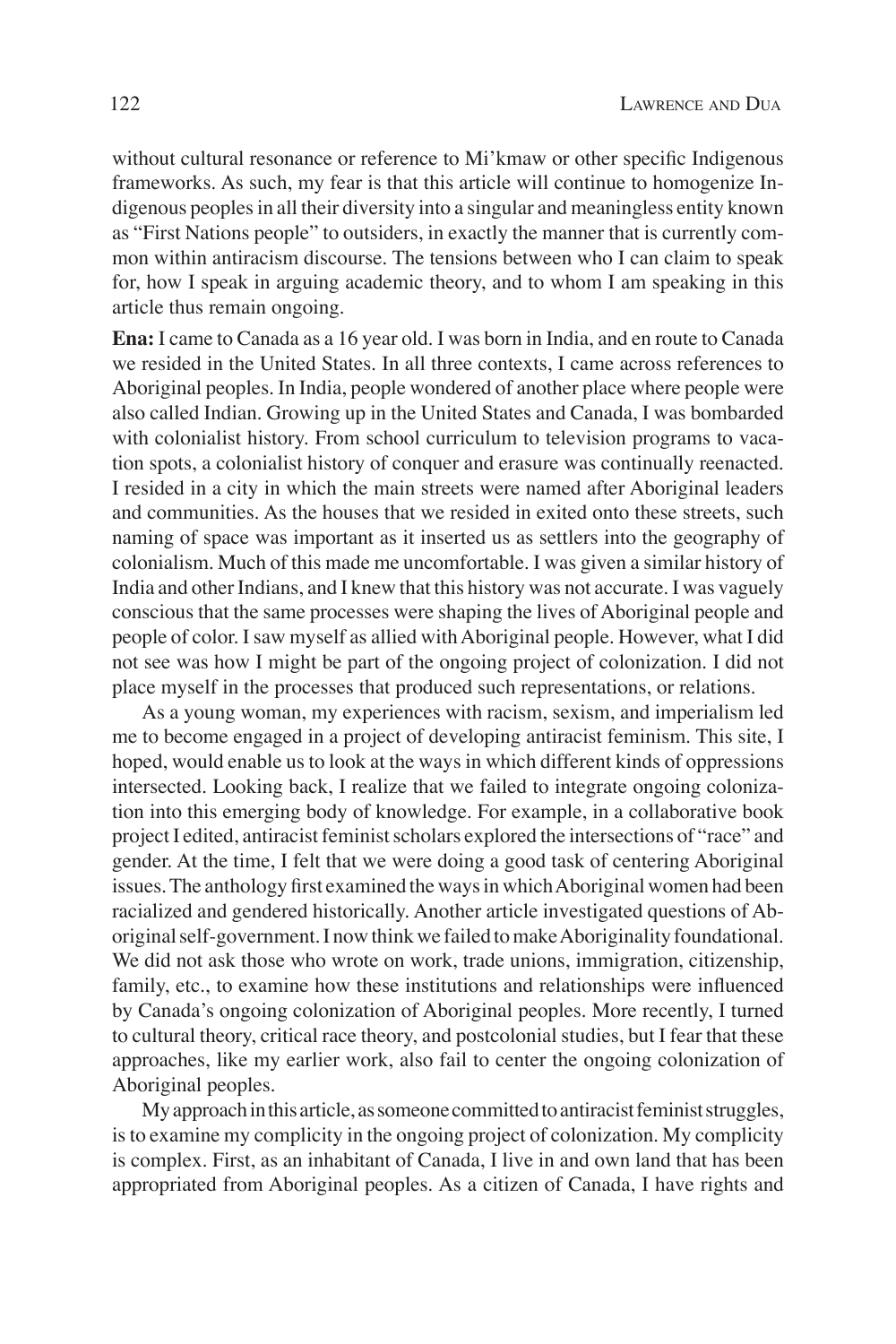privileges that are denied to Aboriginal peoples collectively, and that are deployed to deny Aboriginal rights to self-government. Second, as someone involved in antiracist and progressive struggles, I wonder about the ways in which the bodies of knowledge that I have worked to build have been framed so as to contribute to the active colonization of Aboriginal peoples. I need to read, write, teach, and be politically active differently.

Despite our different positioning, experiences, and concerns, we have reached a common conclusion: that antiracism is premised on an ongoing colonial project.As a result, we fear that rather than challenging the ongoing colonization of Aboriginal peoples,Canadian antiracismisfurthering contemporary colonial agendas.We will argue that antiracism theory participates in colonial agendas in two ways. First, it ignores the ongoing colonization of Aboriginal peoples in the Americas; second, it fails to integrate an understanding of Canada as a colonialist state into antiracist frameworks. In this article, we seek waysto decolonize antiracism theory. Our goal in writing this is to begin to lay the groundwork that might make dialogue possible among antiracist and Aboriginal activists.

#### **What Does It Mean to Look at Canada as Colonized Space? What Does It Mean to Ignore Indigenous Sovereignty?**

Antiracist and postcolonial theorists have not integrated an understanding of Canada as a colonialist state into their frameworks. It is therefore important to begin by elaborating on the means through which colonization in Canada as a settler society has been implemented and is being maintained. We also need to reference how Indigenous peoples resist this ongoing colonization.

Settler states in the Americas are founded on, and maintained through, policies of direct extermination, displacement, or assimilation. The premise of each is to ensure that Indigenous peoples ultimately disappear *as* peoples, so that settler nations can seamlessly take their place. Because of the intensity of genocidal<sup>3</sup> policies that Indigenous people have faced and continue to face, a common error on the part of antiracist and postcolonial theorists is to assume that genocide has been virtually complete, that Indigenous peoples, however unfortunately, have been "consigned to the dustbin of history" (Spivak, 1994) and no longer need to be taken into account. Yet such assumptions are scarcely different from settler nation-building myths, whereby "Indians" become unreal figures, rooted in the nation's prehistory, who died out and no longer need to be taken seriously.

Being consigned to a mythic past or "the dustbin of history" means being precluded from changing and existing as real people in the present. It also means being denied even the possibility of regenerating nationhood. If Indigenous nationhood is seen as something of the past, the present becomes a site in which Indigenous peoples are reduced to small groups of racially and culturally defined and marginalized individuals drowning in a sea of settlers—who needn't be taken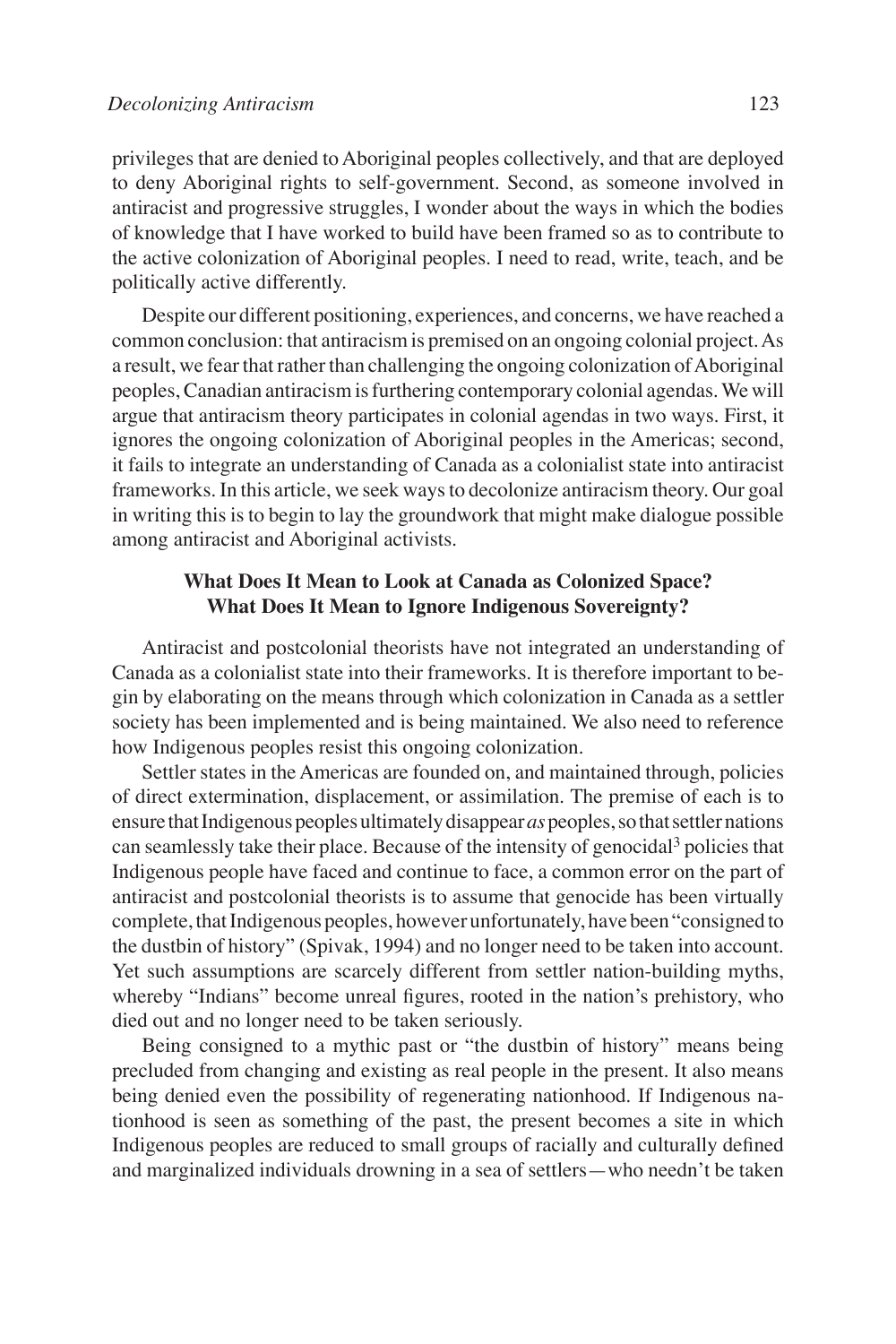seriously. At the heart of Indigenous peoples' realities, then, is nationhood. Their very survival depends on it.

TospeakofIndigenousnationhoodistospeakoflandasIndigenous,inwaysthat are neither rhetorical nor metaphorical. Neither Canada nor the United States—or the settler states of "Latin" America for that matter—which claim sovereignty over the territory they occupy, have a legitimate basis to anchor their absorption of huge portions of that territory (Churchill, 1992: 411). Indeed, nationhood for Indigenous peoples is acknowledged in current international law as the right of inherent sovereignty: the notion that peoples known to have occupied specific territories, who have a common language, a means of subsistence, forms of governance, legal systems, and means of deciding citizenship, are nations—particularly if they have entered into treaties. As Churchill notes (*Ibid*.: 19–20), only nations enter into treaty relationships.

In contrast, the legal system in Canada, a settler state, is premised on the need to preempt Indigenous sovereignty. The legal system does this through the assertion of a "rule of law" that is daily deployed to deny possibilities of sovereignty and to criminalize Indigenous dissent. Because this rule of law violates the premises on which treaties were signed with Aboriginal people, the Supreme Court occasionally is forced to acknowledge the larger framework of treaty agreements that predate assertions of Canadian sovereignty.4 Historically, however, court decisions have been a chief instrument of the disenfranchisement of Aboriginal peoples. Recently, they have alternated between enlarging the scope of the potential for a renewed relationship between the Crown and Aboriginal peoples and drastically curtailing those possibilities.

It is important to understand how Native rights to land were legally nullified in Canada, and when this changed. In 1888, the ruling in the *St. Catherines Milling* and *Lumber*<sup>5</sup> court decision was that Aboriginal peoples' rights to the land were so vague and general that they were incapable of remedy. This decision codified in law that Aboriginal peoples were on a path to extinction; the only way for "Indians" to acquire legal rights was to assimilate into Canadian society.

The *Calder* decision<sup>6</sup> of 1973 redefined the relationship between Canada and Aboriginal peoples. It clarified that Canada had a legal obligation to recognize the rights of Aboriginal peoples to their traditional lands, to redress where these rights had been violated, and to enter, belatedly, negotiations with Aboriginal nations in regions where no treaties had been historically signed. Canada's response to this obligation, however, was to deliberately maintain a colonialist stance. Instead of seriously entering into new relationships with Indigenous peoples based on equal stature, Canada issued a unilateral policy whereby Aboriginal peoples must formally submit a "land claim" to redress land theft. Far from being "progressive," the land claims process involves Canada's refusal to negotiate with Indigenous peoples as equals and instead asserts the right to control how their own land theft from Indigenous peoplesshould be redressed. The colonial nature of the processis masked by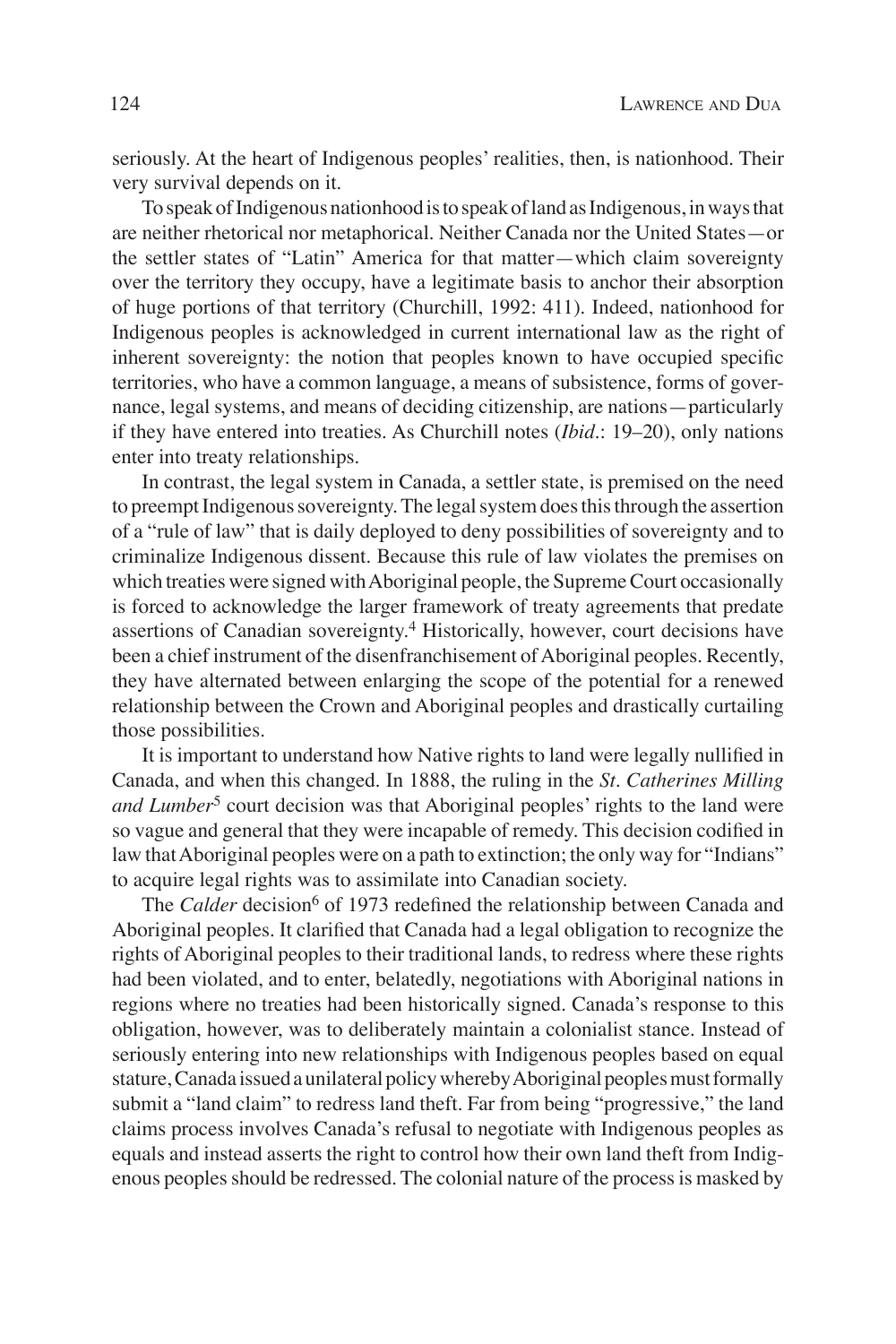liberal pluralist notions that Native peoples are an "interest group" whose "claims" must be measured against the needs of other "groups" of citizens.

Other important developments after the *Calder* decision had potentially huge consequences for the relations of Indigenous nations with Canada. In 1982, Section 35 of the Constitution Act recognized and affirmed existing Aboriginal and treaty rights as originating before colonization; it included future rights that may be recognized in land claims or other agreements. From the start, however, there waslittle clarity about what this would mean. In Sections 91 and 92 of the Constitution Act, jurisdiction over the land remained divided between Canada and the Provinces, as had been the case since Confederation. Given this preemptive division of power, where could space be made for Aboriginal jurisdiction over lands?

The courts could have addressed these changes in positive ways. Instead, in the 1990s, several important court decisions were instrumental in drastically curtailing the promises of *Calder* and Section 35 of the Constitution Act. For example, *Van der Peet*<sup>7</sup> clarified that Aboriginal rights were not general and universal, and therefore would have to be proved by each band specifically for their own territories; these rights would also be restricted to pre-contact practices(Mainville, 2001: 29). Meanwhile, the *Delgamuuk'w* decision<sup>8</sup> began the process of defining the content of Aboriginal title, in highly restrictive ways.9 Because of these and other recent decisions, Aboriginal rights are being delineated without the political and cultural framework of anAboriginal government(Monture-Angus, 1999: 120), and without the cultural/spiritual framework at the heart of Indigenous societies.

Large portions of territory, particularly in British Columbia, but also in Quebec and the Maritimes, are currently claimed by Canada without formal land-based treaties ever having been signed. Since *Calder*, Canada should have been formally negotiating new treaties; instead, it has consolidated its hold on these territories through the comprehensive claims policy. Given the inherently colonial nature of the land "claims" process, it is perhaps not surprising that land claims settlements are exercises in "municipalization." Returning land is never on the agenda. Rather, cash awards are offered to "sweeten" the status quo, if Nationsformally assume the status of municipalities. Cash settlements may provide communities with resources to repair some of the worst excesses of colonialism; this route does not, however, enable them to re-create a new future. As Taiaiake Alfred (1999) succinctly states, Canada's basic policies of assimilation and destruction remain unchanged. The government continues to divest responsibility for the effects of colonialism on Aboriginal peoples, while holding onto their land base and resources, redefining without reforming, and further entrenching in law and practice the real basis of its power.

The immediate problem facing Aboriginal peoples in Canada is that the status quo of a colonial order continues to target them for legal and cultural extinction, while undermining the viability of communities through theft of their remaining lands and resources.<sup>10</sup> Aboriginal people need to reestablish control over their own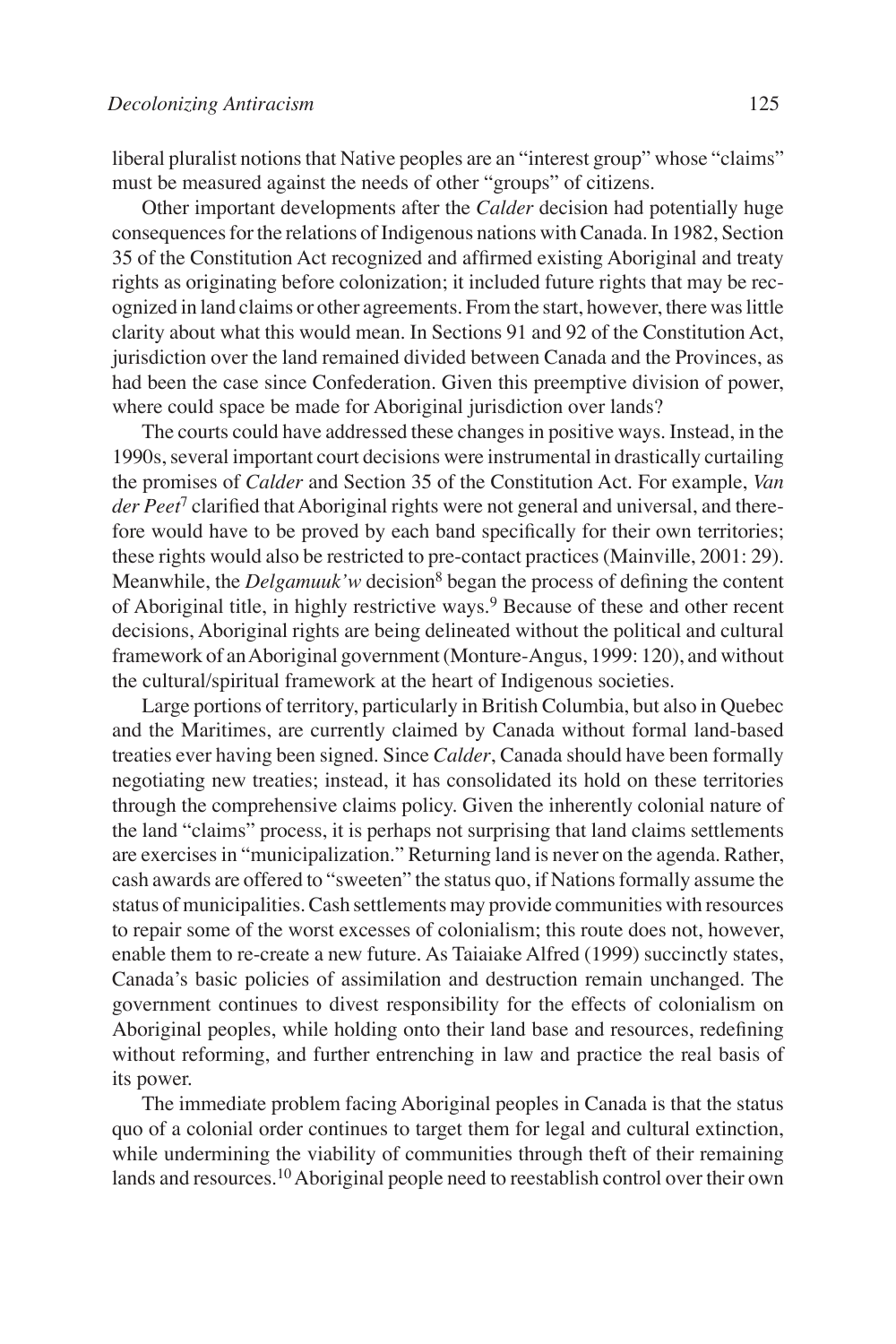communities: have their land returned to them, making communities viable and rebuilding nationhood, with a legal framework that brings Aboriginal peoples' existing and returned lands under their own authority. This requires a total rethinking of Canada; sovereignty and self-determination must be genuinely on the table as fundamental to Indigenous survival, not as lip service. If they are truly progressive, antiracist theorists must begin to think about their personal stake in this struggle, and about where they are going to situate themselves.

We also need a better understanding of the ways in which Aboriginal peoples resist ongoing colonization. At the core of Indigenous survival and resistance is reclaiming a relationship to land. Yet, within antiracism theory and practice, the question of land as contested space is seldom taken up. From Indigenous perspectives, it speaks to a reluctance on the part of non-Natives of any background to acknowledge that there is more to this land than being settlers on it, that there are deeper, older stories and knowledge connected to the landscapes around us. To acknowledge that we all share the same land base and yet to question the differential terms on which it is occupied is to become aware of the colonial project that is taking place around us.

Indigenous stories of the land are spiritual and political, and have tremendous longevity. For example, Mi'kmaki, the "land of friendship," which encompasses what is now called the Atlantic provinces, was viewed by the Mi'kmaq as a sacred order, flowing from a creation story that moves seamlessly from mythical time into historical time around the end of the last ice age (Henderson, 1997: 16). Mi'kmaki is "owned" in a formal sense only by unborn children in the invisible sacred realm (*Ibid*.: 32); however, its seven regions are also traditionally governed by a Grand Council, or Mawiomi, and it has historically been part of the Wabanaki Confederacy, a larger geopolitical unit that extends into what is now the northeastern United States. At another level, to resist invasion the Mawiomi negotiated a Concordat in 1610 that consolidated Mi'kmaki formally as a Catholic republic under Rome (*Ibid*.: 87). All of these spiritual and geopolitical relations, past and present, connect Mi'kmaq people with Mi'kmaki.

These lands carry more than the imprint of an ancient and contemporary Indigenous presence. Focusing on the land reveals important gaps between Western and traditional knowledges that shape how we see these relationships to land. For example, land for many Native peoples is profoundly connected to language. Jeannette Armstrong (1997: 175–176; 178) explains this from her own people's perspective:

As I understand it from my Okanagan ancestors, language was given to us by the land we live within.... The Okanagan language, called N'silxchn by us, is one of the Salishan languages. My ancestors say that N'silxchn is formed out of an older language, some words of which are still retained in our origin stories.I have heard elders explain that the language changed as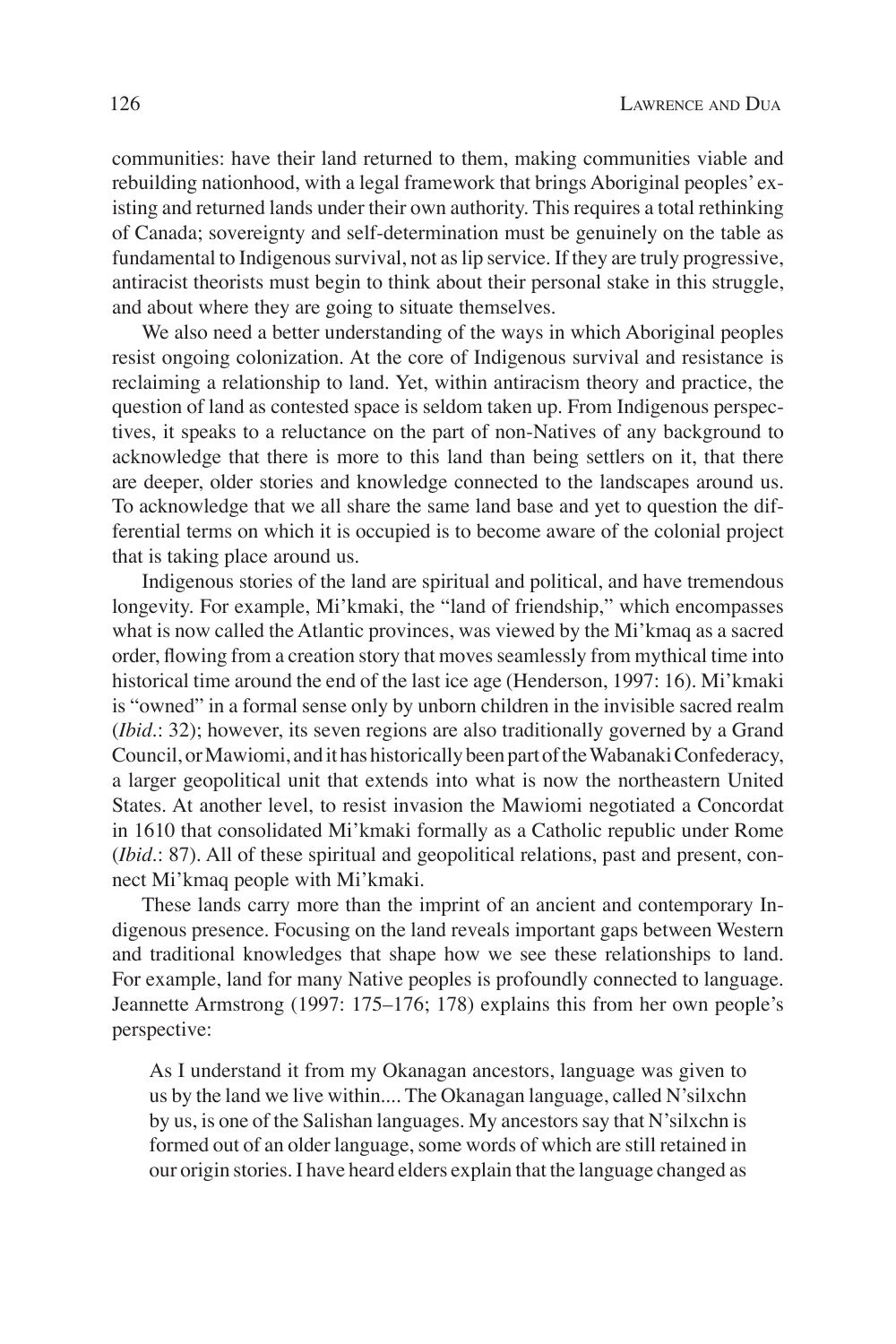we moved and spread over the land through time. My own father told me that it was the land that changed the language because there is a special knowledge in each different place. All my elders say that it is land that holds all knowledge of life and earth and is a constant teacher. It is said in Okanagan that the land constantly speaks.It is constantly communicating. Not to learn its language is to die. We survived and thrived by listening intently to its teachings—to its language—and then inventing human words to retell its stories to our succeeding generations.... In this sense, all Indigenous peoples' languages are generated by a precise geography and arise from it.

This linking of land and language, of memory and history, has implications for Indigenous peoples and settlers. Part of the profound strength that has helped Indigenous peoples to maintain their identity despite five centuries of colonization derives from the fact that they have retained knowledge of who they are due to their longstanding relationship to the land. Settlers find a remapping of traditional territories to earlier names, boundaries, and stories by Indigenous peoples to be profoundly unsettling. It reveals the Canadian nation as still foreign to this land base. Even after five centuries of colonization, the names the colonizer has bestowed on the land remain irrelevant to its history. It calls into question notions of settler belonging-as-whites *or* as peoples of color, based simply on Canadian citizenship.

Cherokee theologian Jace Weaver (1998: 20–21) has asserted that until postcolonial theory takes seriously both the collective character of Native traditional life and the importance of specific lands to the cultural identities of different Native peoples, it will have little meaning for Native peoples. In the next section, we will begin to examine how postcolonial and antiracist theory fails to address Aboriginal people's presence and concerns.

#### **How Has Antiracism/Postcolonial Theory Been Constructed on a Colonizing Framework?**

Our discussion will refer to a vast body of literature: critical race theory, postcolonial theory, and theories of nationalism.This diverse literature has many different arguments and has been subject to many critiques(see, for example,Ahmad, 1992; Chambers andCurti, 1996; Frankenberg and Mani, 1992; McClintock, 1997; Parry, 1987). In our reading, this literature shares crucial ontological underpinnings. All of these writers fail to make Indigenous presence and ongoing colonization, particularly in the Americas, foundational to their analyses of race and racism. As a result, we fear that there is a body of work that is implicitly constructed on a colonizing framework and participates in the ongoing colonization of Aboriginal peoples.

International critical race and postcolonial theory has failed to make Indigenous presence and colonization foundational in five areas. First, Native existence is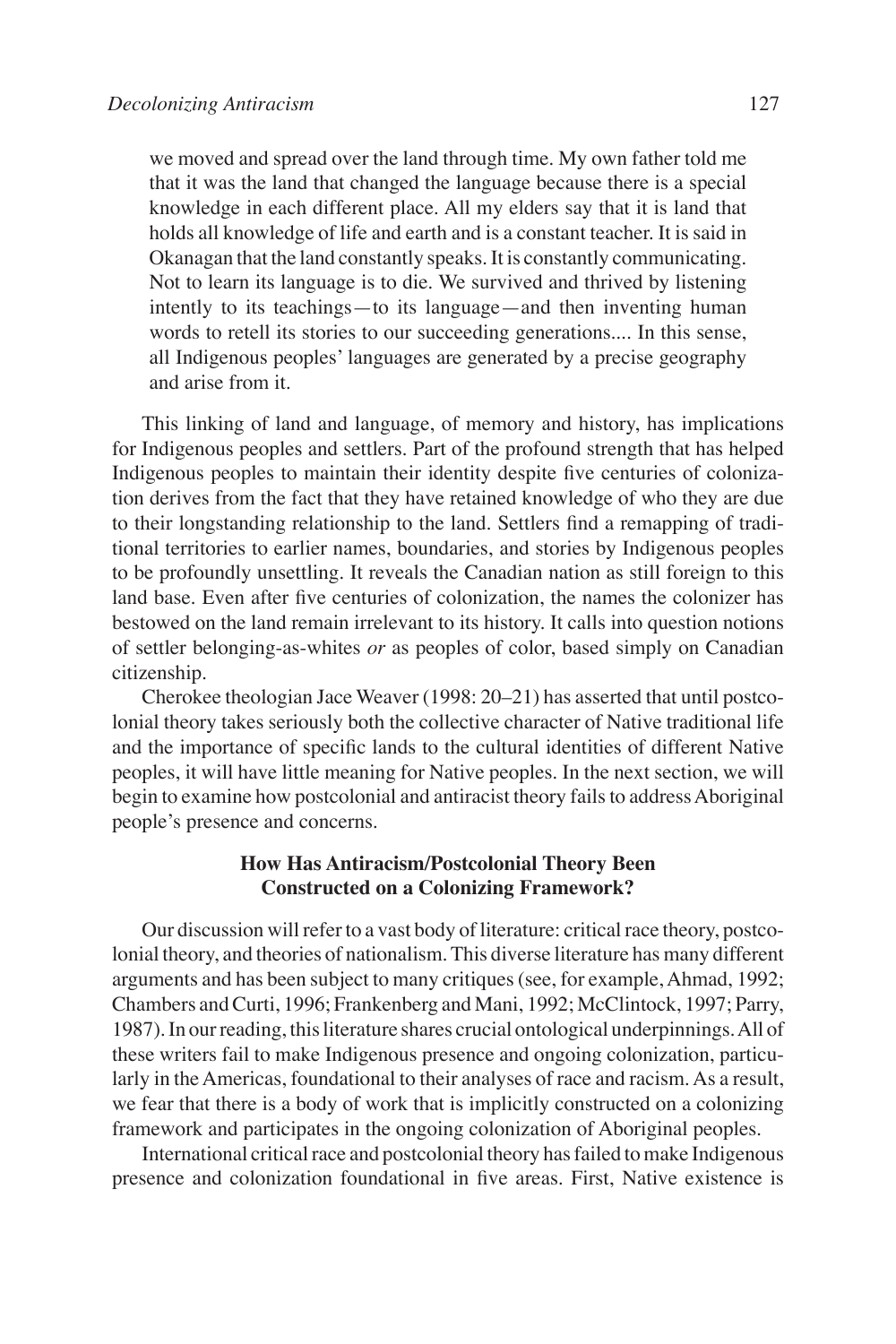erased through theories of race and racism that exclude them. Second, theories of Atlantic diasporic identities fail to take into account that these identities are situated in multiple projects of colonization and settlement on Indigenous lands. Third, histories of colonization are erased through writings on the history of slavery. Fourth, decolonization politics are equated with antiracist politics. Finally, theories of nationalism contribute to the ongoing delegitimization of Indigenous nationhood. Though often theorizing the British context, these writings have been important for shaping antiracist/postcolonial thinking throughout the West.

To illustrate the ways in which critical race theorists erase the presence of Aboriginal peoples, we have chosen Stuart Hall's essay, "The West and the Rest" (1996a). Hall introduces a postcolonial approach to "race," racialized identities, and racism. For him, the emergence of "race" and racism is located in the historical appearance of the constructs of "the West and the Rest." Thus, the inhabitants of the Americas are central to the construction of notions of the West. He links the colonization of the Americas with Orientalism. Moreover, the strength of Hall's chapter is that in elaborating a theory of "race," he makes the connection between colonialism and knowledge production, between the historical construction of the idea of "race" and the present articulations of "race."

Despite these strengths, Hall fails to examine the ways in which colonialism continues for Aboriginal peoples in settler nations. Indeed, he posits colonialism as having existed in the past, only to be restructured as "postcolonial." For example, in commenting on the last of five main phases of expansion, Hall defines "the present, when much of the world is economically dependent on the West, even when formally independent and decolonised" (*Ibid*.: 191). No mention is made of parts of the world that have not been decolonized. As a result, Aboriginal peoples are relegated to a mythic past, whereby their contemporary existence and struggles for decolonization are erased from view and thus denied legitimacy. Moreover, he fails to explore how the ongoing colonization of Aboriginal peoples shapes contemporary modes of "race" and racism in settler nations (including those in the Caribbean, where people of African and Asian descent have established political authority). Rather, the relationship between colonialism and the articulation of "race" is limited to the ways in which the colonial past is rearticulated in the present. What are the consequences of such omissions for Aboriginal peoples in settler societies and for their struggles for nationhood? How do such omissions distort our understanding of the processes of "race" and racism?

A similar ontological assumption about colonialism and Indigenous peoples exists in theories of Atlantic diasporic identities. Most of these works on the Americas fail to raise, let alone explore, the ways in which such identities have been articulated through the colonization of Aboriginal peoples, or the ways in which the project of appropriating land shaped the emergence of black/Asian/Hispanic settler formations. Paul Gilroy's (1993: 17) influential text, *The Black Atlantic*, illustrates this. In it, Gilroy explicates two interrelated projects. The first is to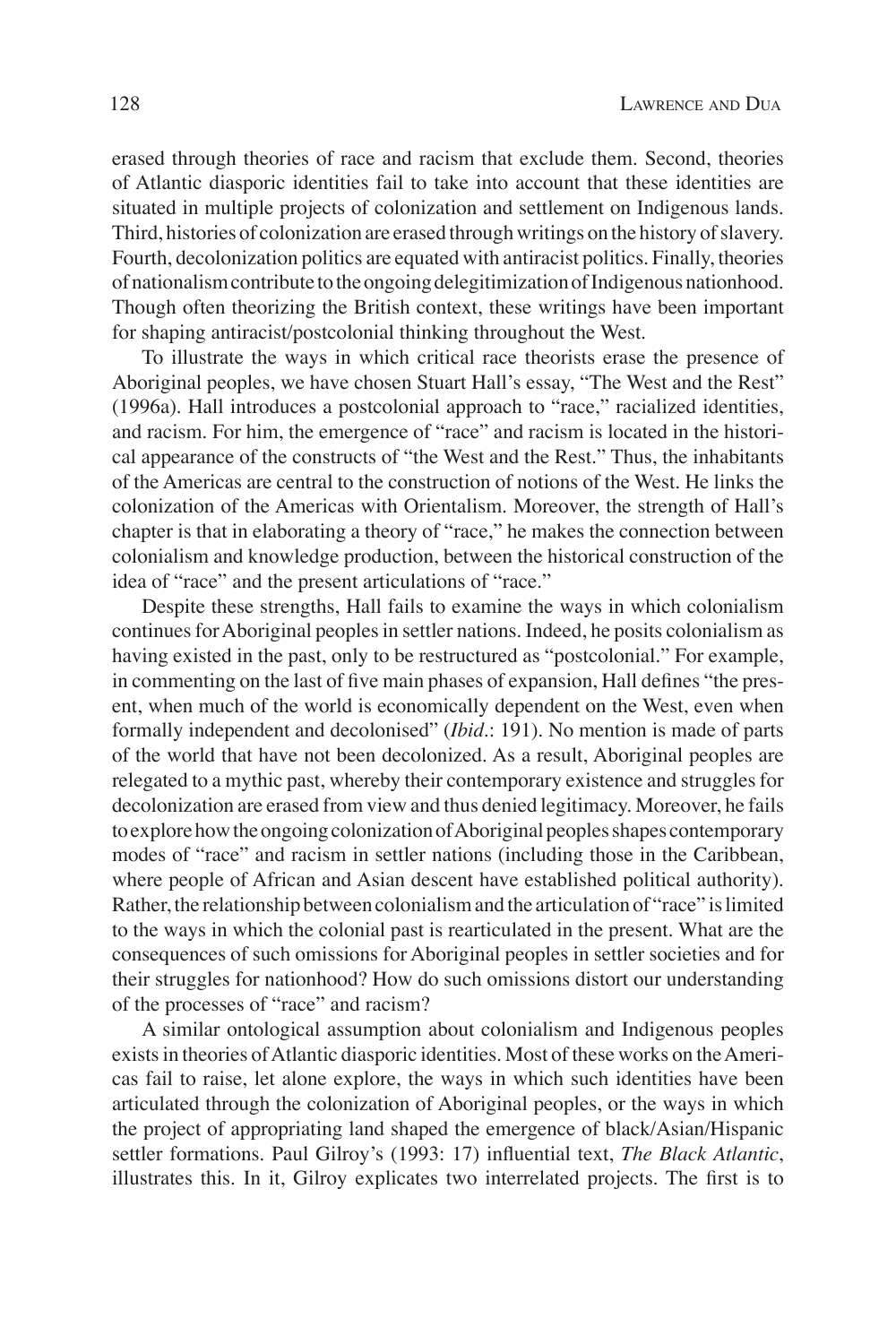rethink modernity via the history of the black Atlantic and the African diaspora, and the second is to examine the ways in which diasporic discourses have shaped the political and cultural history of black Americans and black people in Europe. However, Gilroy's history of the black transatlantic does not make any significant reference to Indigenous peoples of the Americas or Indigenous nationhood. Similar to Hall, when Gilroy mentions Indigenous peoples or colonization, it is to locate them in the past. In one of the few references to Indigenous peoples, Gilroy states, "striving to be both European and black requires some specific forms of double consciousness.... If this appears to be little more than a roundabout way of saying that the reflexive cultures and consciousness of the European settlers and those of the Africans they enslaved, the 'Indians' they slaughtered, and the Asians that they indentured were not, even in situations of the most extreme brutality, sealed hermeneutically from each other, then so be it" (*Ibid*.: 2–3). Reducing Indigenous peoples to those slaughtered suggests that Indigenous people in the Americas no longer exist, renders invisible their contemporary situation and struggles, and perpetuates myths of the Americas as an empty land.

In *Routes*, James Clifford (1997) extends Gilroy's work on diasporic identities. Importantly, Clifford opens up the possibilities for exploring how Indigenous leaders/theorists have shaped black counterculture and how black counterculture may be premised on a colonizing project. "For the purposes of writing a counterhistory in some depth," he suggests, "one can imagine intersecting histories." Clifford also acknowledges the presence of Indigenous peoples and their struggle for decolonization: "Tribal or Fourth World assertions of sovereignty and 'first nationhood' do not feature in histories of travel and settlement, though these may be part of the Indigenous historical experience" (*Ibid.*: 252). A closer look at Clifford's treatment of these issues is disappointing, however. Concerning how diasporic claims intersect with other histories, Clifford's work lacks significant references to Indigenous writers, leaders, or resistance movements. Rather, he references Jewish, Islamic, and South Asian histories in the making and critique of modernity (*Ibid*.: 267). Despite the importance of Clifford's insight that diasporic visions cannot be studied in isolation from one another, he does not ask how these diasporic visions, the processes of constructing home away from home, are premised on the ongoing colonization of Indigenous peoples.

There is also a curious ambiguity in terms of integrating issues of Indigenous sovereignty. "The claims made by peoples who have inhabited the territory since before recorded history and those who arrived by steamboat or airplane," Clifford notes, "will be founded on very different principles" (*Ibid*.: 253). Rather than elaborate on such principles, Clifford focuses more on assertions that Aboriginal peoples are also diasporic, which leads him to raise what he sees as ambiguities in Indigenous nationhood. For example, in contrasting Indigenous and "diasporic" claims to identity, Clifford suggests that Indigenous claims are primordial. For him, Indigenous claims "stress continuity of habitation, Indigeneity, and often a 'natural'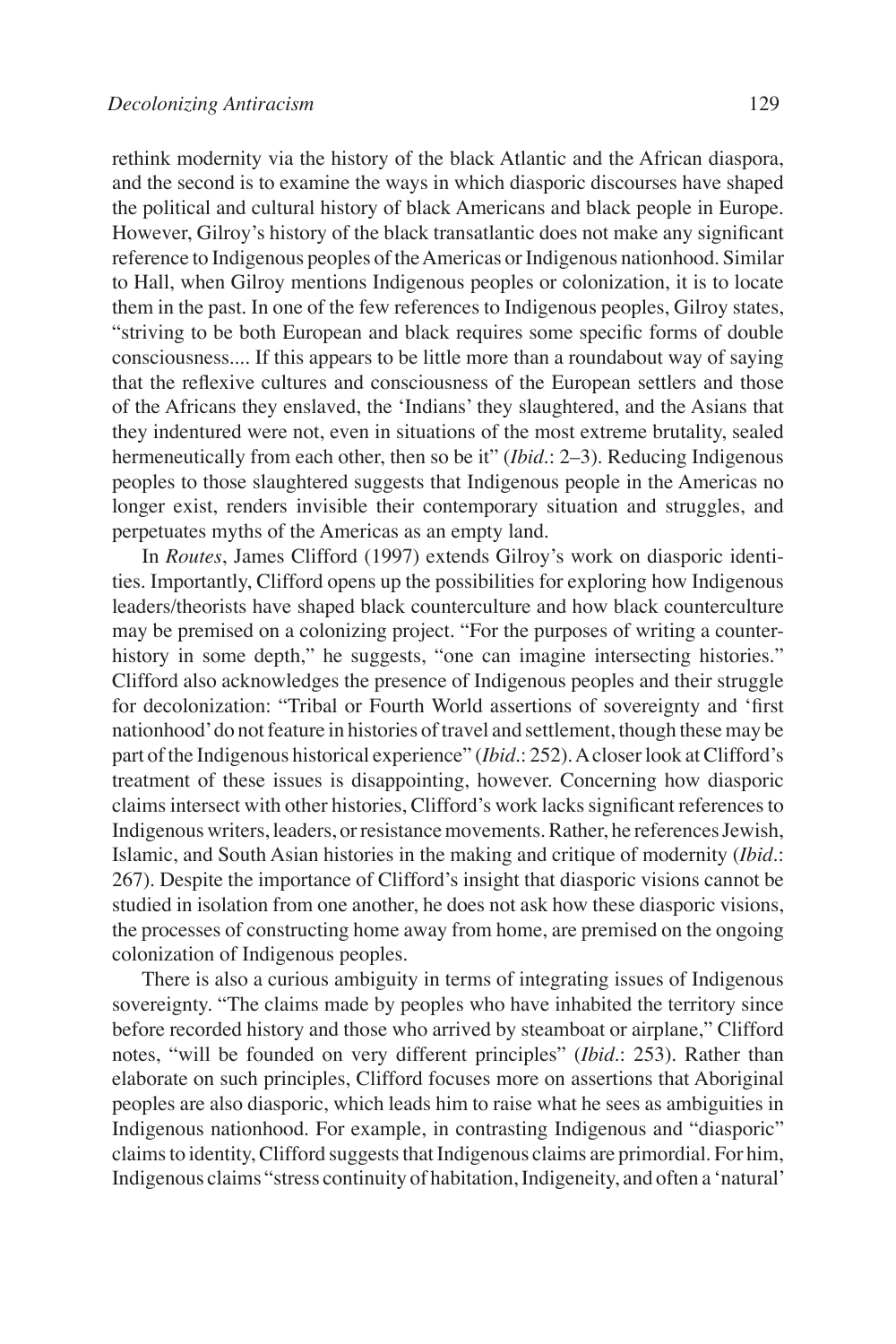connection to the land," while "diaspora cultures, constituted by displacement,may resist such appeals on political principle" (*Ibid*.: 252). Such a characterization of Indigenous claimsignoresthe contemporarypolitical,social, andeconomic realities of Indigenous peoples, and fails to address the ways in which diasporic claims are premised on a colonizing social formation. Thus, despite exploring how diasporic identities articulate with or resist colonization projects, Clifford fails to take into account that these identities are situated in multiple projects of colonization and settlement on Indigenous lands.

We can see a similar erasure of colonialism and Indigenous peoples in writings on slavery. Writers such as Gilroy, Clifford, and others have emphasized the ways in which the enslavement of Africans has shaped European discourses of modernity, European identity, and contemporary articulations of racism. As Toni Morrison powerfully states, "modern life begins with slavery" (cited in Gilroy, 1993b: 308). We do not contest the importance of slavery, but we wonder about the claim that modernity began with slavery, given the significance of colonialism and Orientalism in constructing Europe's sense of itself as modern. Equally important, the claim that modernity began with slavery, rather than with the genocide and colonization of Indigenous peoples in the Americas that preceded it, erases Indigenous presence. The vision evoked is one in which the history of racism begins with the bringing of African peoples as slaves to what became the United States and Canada.

How does such theorizing about slavery fail to address the ways in which modes of slavery, and the anti-slavery movement in the United States, were premised on earlier and continuing modes of colonization of Indigenous peoples? For example, out of whose land would the "40 acres" be carved? How do we account for the fact that the same week President Lincoln signed the Emancipation Proclamation, he approved the order for the largest mass hanging in U.S. history, of 38 Dakota men accused of participating in an uprising in Minnesota (Cook-Lynn, 1996: 63)? Such events suggest connections between the anti-slavery movement, the ongoing theft of Indigenous land, and the forced relocation or extermination of its original inhabitants. There was also a resounding silence among anti-slavery activists, women's suffragists, labor leaders, and ex-slaves such as Frederick Douglas concerning land theft and Indigenous genocide. Such silences reveal an apparent consensus among these diverse activists that the insertion of workers, white women, and blacks into U.S. (and Canadian) nation-building was to continue to take place on Indigenous land, regardless of the cost to Indigenous peoples. In short, the relationship between slavery, anti-slavery, and colonialism is obscured when slavery is presented as the defining moment in North American racism.

Thus, critical race and postcolonial scholars have systematically excluded ongoing colonization from the ways in which racism is articulated. This has erased the presence of Aboriginal peoples and their ongoing struggles for decolonization, precluding a more sophisticated analysis of migration, diasporic identities, and diasporic countercultures. Equally disturbing, when we look at the few scholars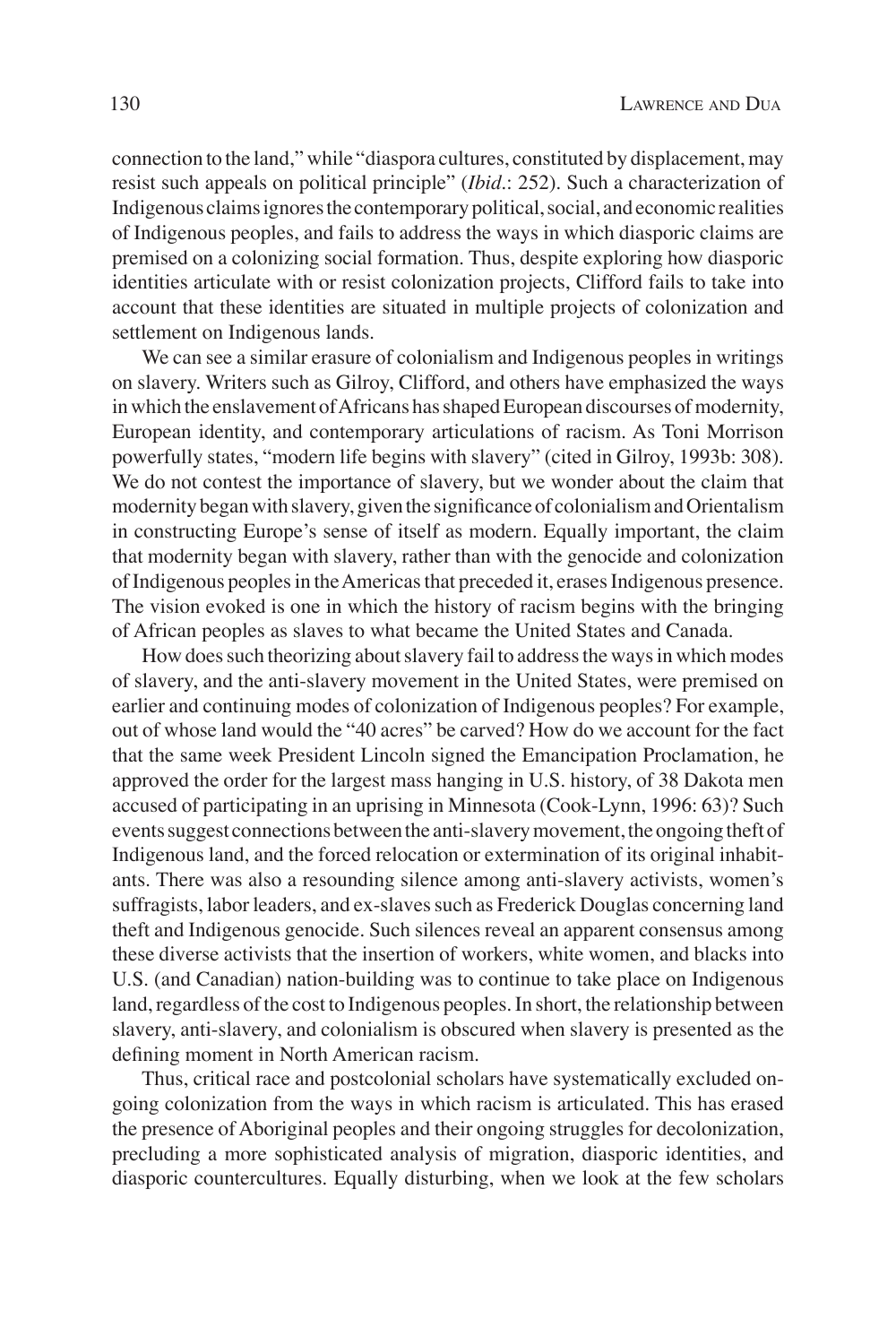who include Aboriginal peoples and decolonization in their theoretical frameworks, decolonization politics are equated with antiracist politics. Such an ontological approach places decolonization and antiracism within a liberal-pluralist framework, which decenters decolonization.

Frankenberg and Mani's (1992) classic article on the possibilities and limits of postcolonial theory is an example of this. Notably, these authors attempt to analyze slavery, racialization, and identity in conjunction with colonization. Importantly, they acknowledge the limits of applying the term postcolonial to white settler societies. In their view, the term cannot account for the forms of antiracist and Aboriginal struggles in the United States: "the serious calling into question of white/Western dominance by the groundswell of movements of resistance, and the emergence of struggles for collective self-determination most frequently articulated in nationalist terms" (*Ibid.*: 480). For them, the term "post-civil rights" may be more applicable. "Let us emphasize that we use the term 'post-Civil Rights' broadly to refer to the impact of struggles by African Americans, American Indian, La Raza, and Asian-American communities," which, they argue, collectively produce "a 'great transformation' of racial awareness, racial meaning, racial subjectivity" (*Ibid*.: 480–481).

Frankenberg and Manitake seriously the need to bring ongoing colonization into antiracist and postcolonial theory, yet our concern isthat they place decolonization struggles within a pluralistic framework. As a result, decolonization struggles become one component of a larger antiracist struggle. Such pluralism, while utopian in intent, marginalizes decolonization struggles and continues to obscure the complex ways in which people of color have participated in projects of settlement. In contrast, we believe ongoing colonization and decolonization struggles must be foundational in our understandings of racism, racial subjectivities, and antiracism.

Finally, theories of nationalism render Indigenous nationhood unviable, which has serious ramifications in a colonial context. The postcolonial emphasis on deconstructing nationhood furthers Indigenous denationalization for those targeted for centuries for physical and cultural extermination, and facing added fragmentation through identity legislation (Grewal and Kaplan, 1994; Jackson and Penrose, 1993; Anderson, 1991; Hall, 1994). Such deconstructions can ignore settler state colonization (Anderson, 1991). Or they theorize, from the outside, about how communities "become" Indigenous solely because of interactions with colonialist nationalist projects(Anderson, 2003; Warren, 1992). If the epistemologies and ontologies of Indigenous nations do not count, Indigeneity is evaluated through social construction theory. More problematic still are works that denigrate nationalism as representing only technologies of violence (McClintock, 1997), or a reification of categoriesthat candegenerate intofundamentalismand"ethnic cleansing" (Penrose, 1993; Nixon, 1997). There is also the simple dismissal of "ethnic absolutism" as an increasingly untenable cultural strategy (Hall, 1996b: 250, quoted in Weaver, 1998: 14), which calls into question the very notion of national identity. None of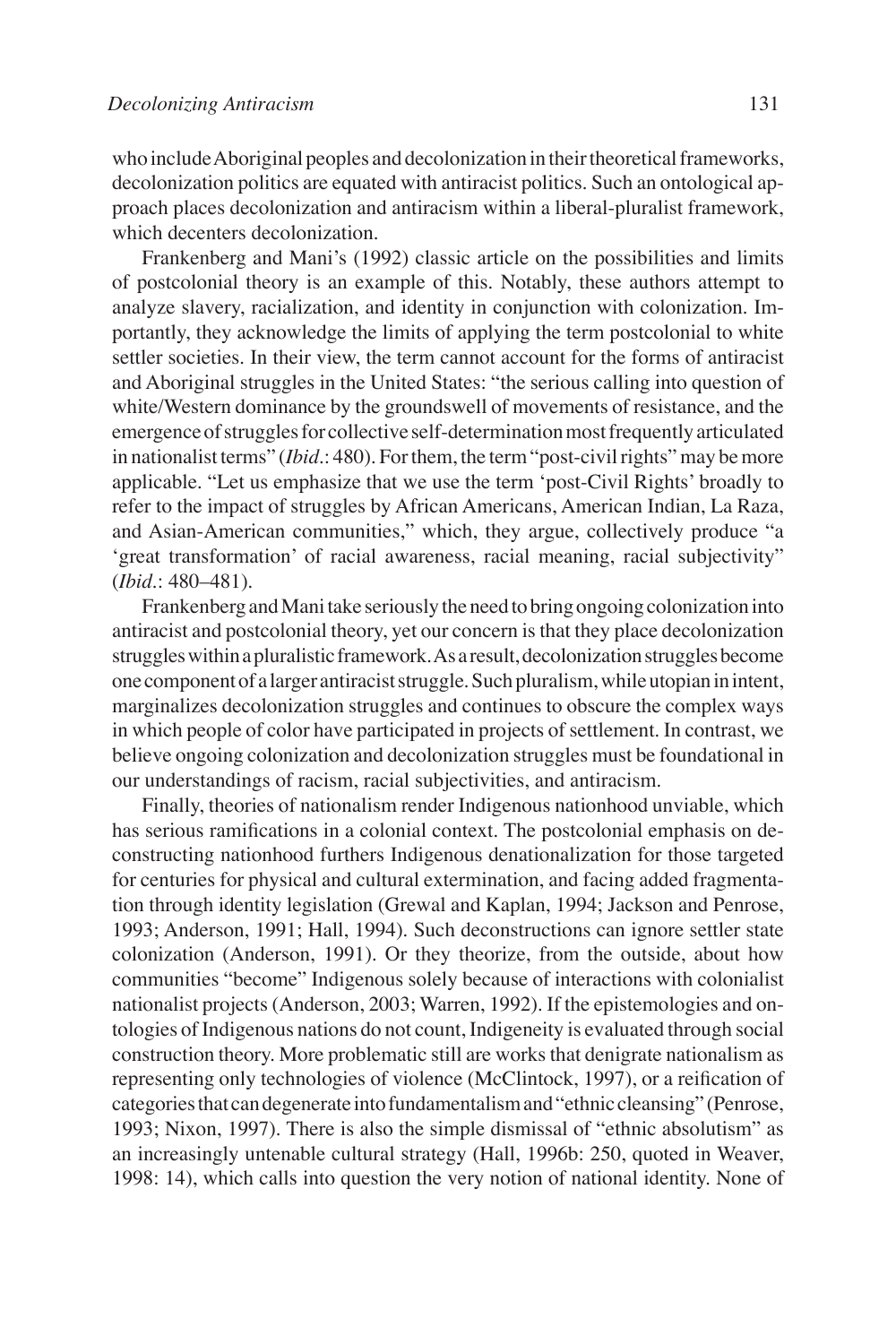these perspectives enable Indigenous peoples in the Americas to envision a future separate from continuous engulfment by the most powerful colonial order in the world, or their continuous erasure, starting with Columbus, from global international political relations (Venne, 1998). In this respect, postcolonial deconstructions of nationalism appear to be premised on what Cree scholar Lorraine Le Camp calls "terranullism," the erasure of an ongoing post-contact Indigenous presence (Le Camp, 1995). Perhaps it is not surprising that from these perspectives, decolonization, nationhood, and sovereignty begin to appear ridiculous and irrelevant, impossible and futile (Cook-Lynn, 1996: 88).

For Aboriginal peoples, postcolonial deconstructions of nationalism simply do not manifest any understanding of how Aboriginal peoples actualize nationhood and sovereignty given the colonial framework enveloping them. According to Oneida scholar Lina Sunseri (2005), Indigenous nationhood existed before Columbus; when contemporary Indigenous theorists on nationalism explicate traditional Indigenous concepts of nationhood, they redefine the concept of a nation by moving beyond a linkage of a nation to the state and/or modernity and other European-based ideas and values.

In summary, critical race and postcolonial theory systematically erases Aboriginal peoples and decolonization from the construction of knowledge about "race," racism, racial subjectivities, and antiracism. This has profound consequences. It distorts our understanding of "race" and racism, and of the relationship of people of color to multiple projects of settlement. It posits people of color as innocent<sup>11</sup> in the colonization of Aboriginal peoples. Left unaddressed is the way in which people of color in settler formations are settlers on stolen lands. It ignores the complex relationships people of color have with settler projects. Although marginalized, at particular historical moments they may have been complicit with ongoing land theft and colonial domination of Aboriginal peoples. It distorts our writing of history; indeed, the exclusion of Aboriginal people from the project of antiracism erases them from history.

#### **Beyond Innocence: The Failure of Canadian Antiracism to Make Colonialism Foundational**

The refusal of international scholarship to address settler state colonization and Indigenous decolonization is problematic, especially since the same epistemological and ontological frameworks are reproduced in Canadian antiracism theory, which is written on land that is still colonized. The failure of Canadian antiracism to make colonization foundational has meant that Aboriginal peoples' histories, resistance, and current realities have been segregated from antiracism. In this section, we will explore how this segregation is reflected in theory, as well as its implications for how we understand Canada and Canadian history. Second, we shall complicate our understandings of how people of color are located in the settler society.

Antiracism's segregation from the knowledge and histories of resistance of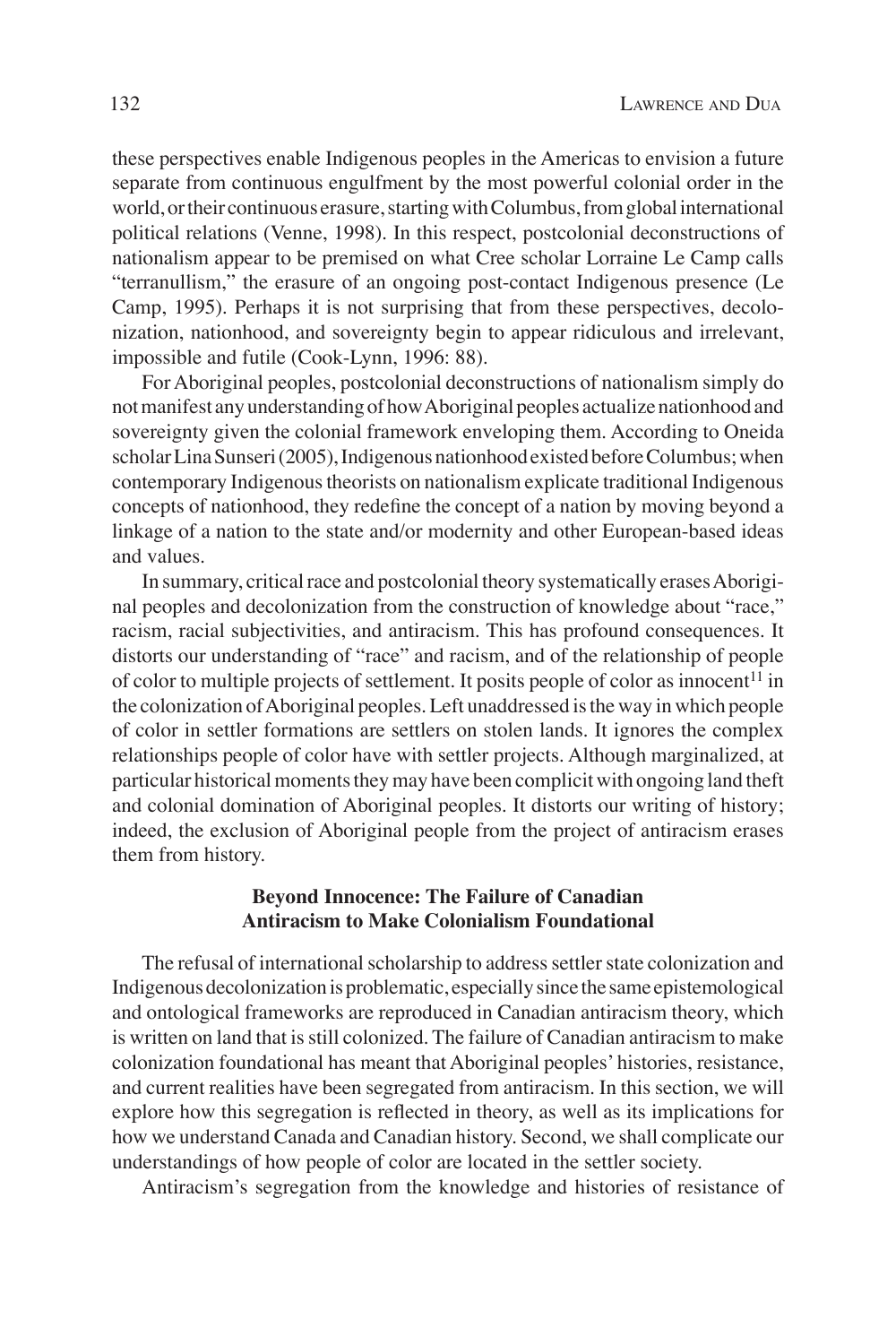Aboriginal peoples is manifested in various ways. Aboriginal organizations are not invited to participate in organizing and shaping the focus of most antiracism conferences. Indigeneity thus receives only token recognition. Their ceremonies feature as performances to open the conference (regardless of the meaning of these ceremonies for the elders involved). Usually, one Aboriginal person is invited as a plenary speaker. A few scattered sessions, attended primarily by the families and friends of Aboriginal presenters, may address Indigeneity, but they are not seen as intrinsic to understanding race and racism.At these sessions,Aboriginal presenters may be challenged to reshape their presentations to fit into a "critical race" framework; failure to do so means that the work is seen as "simplistic." In our classes on antiracism, token attention—normally one week—is given to Aboriginal peoples, and rarely is the exploration of racism placed in a context of ongoing colonization. In antiracist political groups, Aboriginal issues are placed within a liberal pluralist framework, where they are marginalized and juxtaposed to other, often-contradictory struggles, such as that of Quebec sovereignty.

These practices reflect the theoretical segregation that underpins them. Within antiracism scholarship, the widespread practice of ignoring Indigenous presence at every stage of Canadian history fundamentally flaws our understandings of Canada and Canadian history. In this view, Canadian history is replete with white settler racism against immigrants of color. If Aboriginal peoples are mentioned at all, it is at the point of contact, and then only as generic "First Nations," a term bearing exactly the degree of specificity and historical meaning as "people of color." The "vanishing Indian" is as alive in antiracism scholarship as it is in mainstream Canada.

A classic example is James Walker's 1997 text, *"Race," Rights and the Law in the Supreme Court of Canada*, which considers four historic Supreme Court rulings that were instrumental in maintaining racial discrimination and anti-Semitism in Canada. Disturbingly, legal decisions affecting Native peoples are ignored in this text. By comparison, Constance Backhouse's 1999 work, *Colour-Coded: A Legal History of Racism in Canada, 1900–1950*, goes a long way toward filling this gap. In this text, Backhouse addresses crucial cases such as the legal prohibition of Aboriginal Dance, *Re: Eskimos,* which ruled on whether "Eskimos" were legally "Indians," as well as other instances of colonial and racial discrimination in the law against Aboriginal peoples and people of color. Backhouse's approach reveals a more in-depth view of the embeddedness of racism in a colonial regime. Unfortunately, this kind of inclusive perspective is rare.

These practices of exclusion and segregation reflect the contradictory ways in which peoples of color are situated within the nation-state. Marginalized by a white settler nationalist project, as citizens they are nonetheless invited to take part in ongoing colonialism. The relationship of people of color to Indigeneity is thus complex. We turn now to the dynamic interaction between people of color, Indigeneity, and colonialism.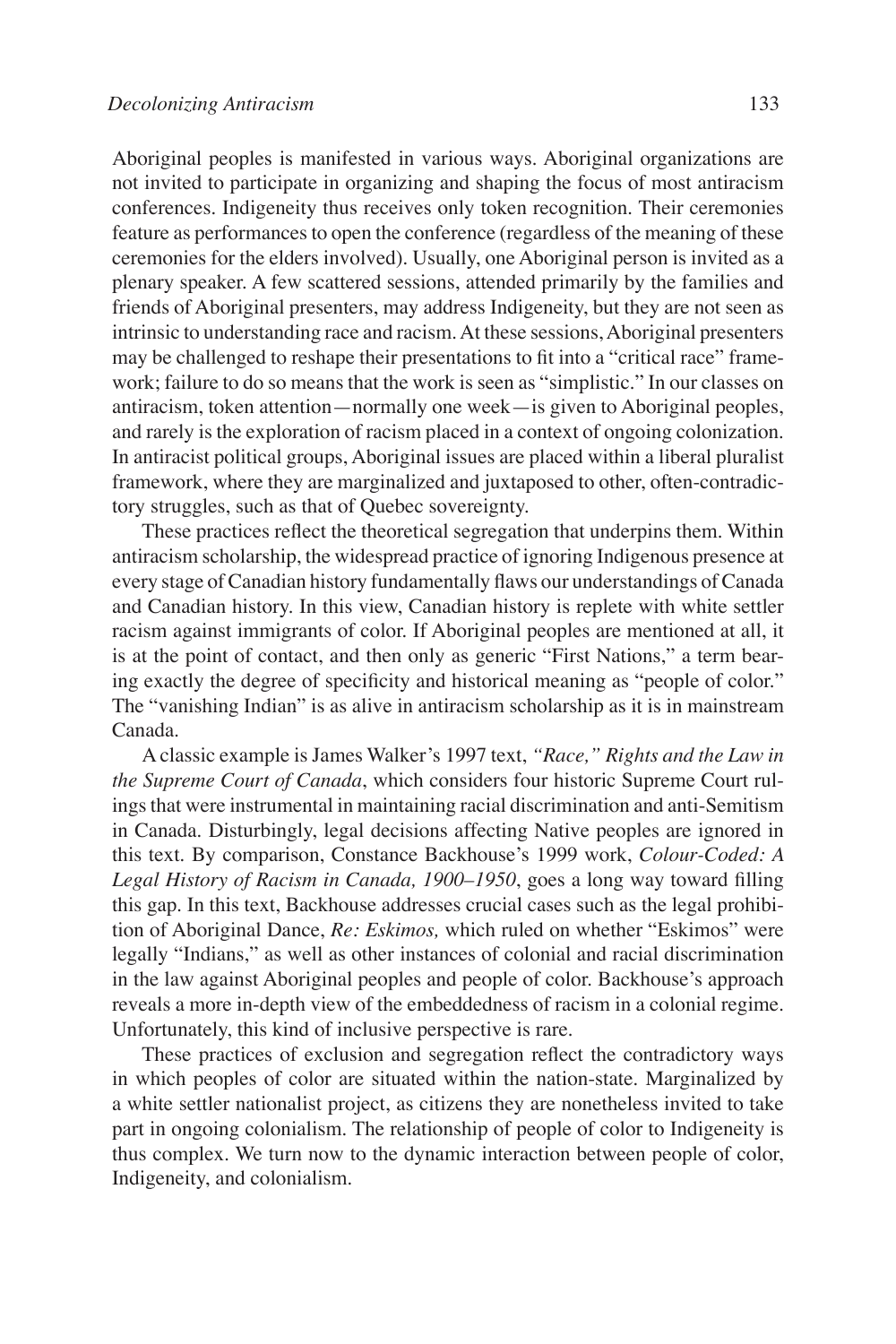People of color are settlers. Broad differences exist between those brought as slaves, currently work as migrant laborers, are refugees without legal documentation, or émigrés who have obtained citizenship. Yet people of color live on land that is appropriated and contested, whereAboriginal peoples are denied nationhood and access to their own lands. This section will examine how people of color, as settlers, participate in, or are complicit in, the ongoing colonization of Aboriginal peoples. Histories of the settlement of people of color have been framed by racist exclusion and fail to account for the ways in which their settlement has taken place on Indigenous land. As citizens, they have been implicated in colonial actions. Moreover, there are current, ongoing tensions between Aboriginal peoples and people of color, notably in terms of multiculturalism policy and immigration.

Let us turn to the history of settler formation in Canada and the role of people of color in the colonial project. The Canadian nation-state project was one of white settlement. It displaced Aboriginal peoples and targeted them for physical and cultural extermination to open land forsettlers, while marginalizing and restricting the entry into Canada of people of color. Much of Canadian antiracist scholarship has attempted to document the exclusion and marginalization of people of color from the emerging nation. However, this work does not examine the waysin which the entry of people of color into Canada put them in colonial relationships with Aboriginal peoples.

Take, for example, the discussion of black loyalists in Nova Scotia who were denied lands promised to them, or awarded poor lands that whites did not want (Hill, 1981: 10; 63–64; Walcott, 1997: 35–36; Mensah, 2002: 46). Failure to reference who was being forced off the territories being settled erases the bloodiest interval of genocide in Canadian history.12 The black settler population in Nova Scotia, exslaves with few options, was largely denied the opportunity to appropriate Native land, so that many eventually left for Sierra Leone (Mensah, 2002: 47). However, to speak of the loss of black land rights without referencing those being exterminated to "free up" the land for settlement is to be complicit in erasing genocide.

Another example is how the "head tax" and other legislation and policies restricting non-European immigration in Western Canada are decontextualized from the suppression of the Cree and Blackfoot peoples after the 1885 rebellion.<sup>13</sup> Military subjugation of Native peoples on the plains made possible the settlement of newcomers and was the precondition for restrictions that ensured that the settler population replacing Native peoples would be white. To efface this history of bloody repression and focus solely on those whose presence eclipsed Native realities, regardless of the levels of discrimination they faced, is segregationist and highly inaccurate. Always present, Native eyes watched each wave of newcomers—white, black, orAsian—establish themselves on their homelands. Histories of racist exclusion facing peoples of color must detail the removal of Native peoples. This cannot be a meaningless generic statement such as "First Nations were here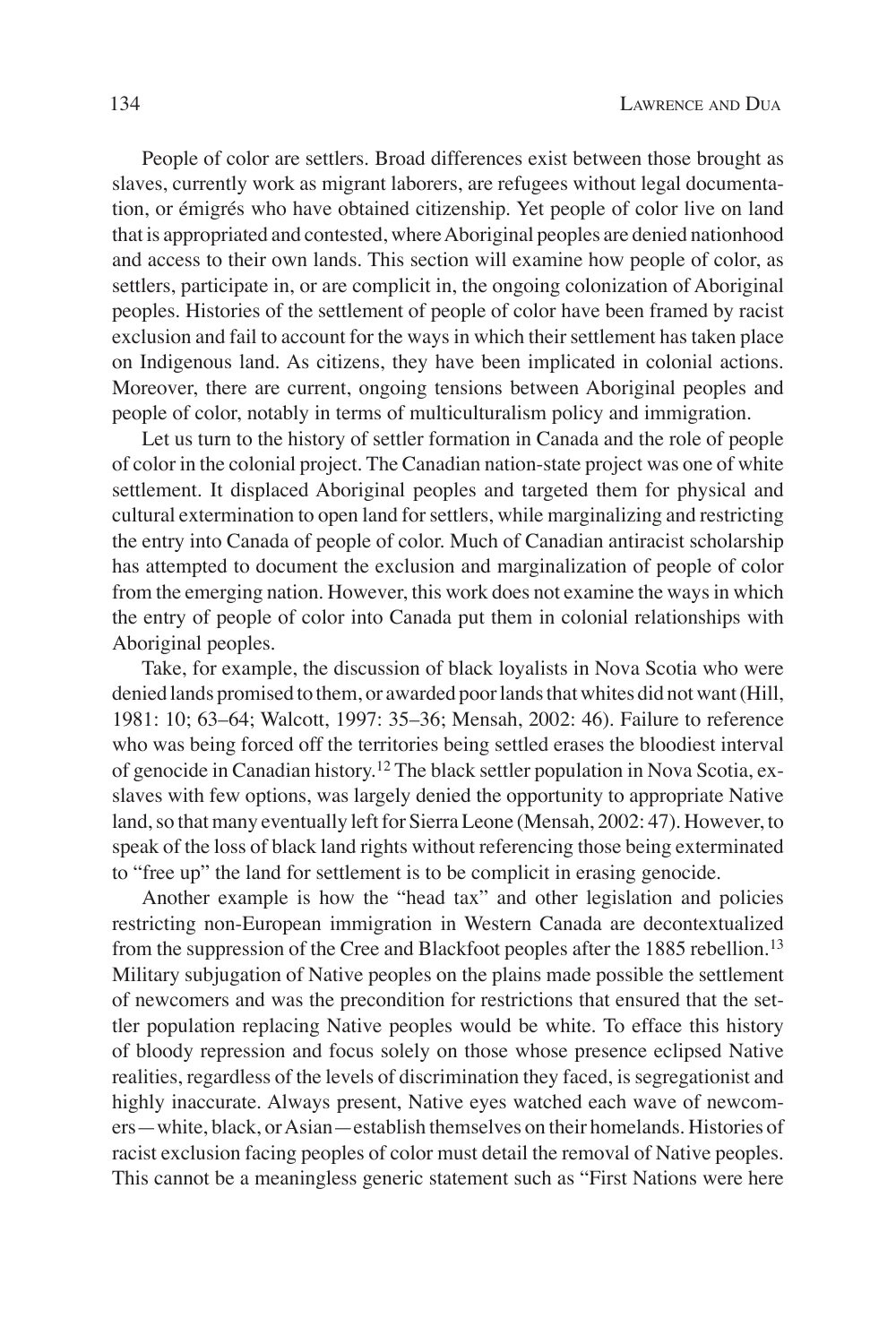before the settlers." Exact information is needed on how the lands settled by people of color were removed from the control of *specific* Indigenous nations.

The way people of color understand themselves as colonists further complicates how they have participated in colonial projects. For example, in challenging the early 20th-century discourse of whiteness and nation, South Asian male migrants constructed a parallel discourse in which they referred to themselves as colonists and defined their project in Canada as one of constructing an Indian colony (see Dua, 2003). Other groups, such as Japanese Canadians and Jewish Canadians, deployed the discourse of colonization to situate themselves within a white settler formation (for Jewish Canadians, see Canadian Jewish Alliance, Annual Report, 1917; for Japanese Canadians, see *Winnipeg Free Standard*, June 1916: 1).

Recently, people of color have been implicated as citizens in colonial actions. For example, those with citizenship rights participated in constitutional reform that denied efforts on the part of Aboriginal peoples to fundamentally reshape Canada's approach to decolonization. The Charlottetown Accord proposed constitutional changes that contained important features for Aboriginal peoples: recognition of Aboriginal governments as a third order of government in Canada, a definition of self-government in relation to land, the environment, language, and culture, as well as representation in the Senate. Although the Accord was the result of years of negotiations between Aboriginal leaders and the Canadian government, the government proposed that it be ratified through a national referendum. In essence, all Canadian citizens, including people of color, were invited to decide on whether the Canadian government should honor its commitments to Aboriginal peoples.<sup>14</sup> We do not know how, or even whether, people of color voted with respect to the Accord. However, this illustrates the complexities for people of color living in a settler society. Those with citizenship rights in Canada were in a position to make decisions on Aboriginal sovereignty, which should have been made by Aboriginal peoples. Antiracist groups failed to note this contradiction.

Perhaps the most difficult and contentious area in which Aboriginal realities conflict with the interests of people of color regards immigration and multiculturalism. Aboriginal theorists and activists, particularly in Canada, have largely been silent on these issues. This reflects the discomfort and ambivalence of many Aboriginal people when official policies and discourses of multiculturalism and immigration obscure Native presence and divert attention from their realities, and when communities of color resist their marginalization in ways that render Aboriginal communities invisible. Canadian language policy is a classic example. Multiculturalism policy overrides the redressing of assaults on Indigenous languages, with funding provided first for "official" languages and then for "heritage" languages. Only then are the dregs divided up among the 50-odd Indigenous languages in Canada currently at risk of extinction given ongoing cultural genocide.

Ongoing settlement of Indigenous lands, whether by white people or people of color, remains part of Canada's nation-building project and is premised on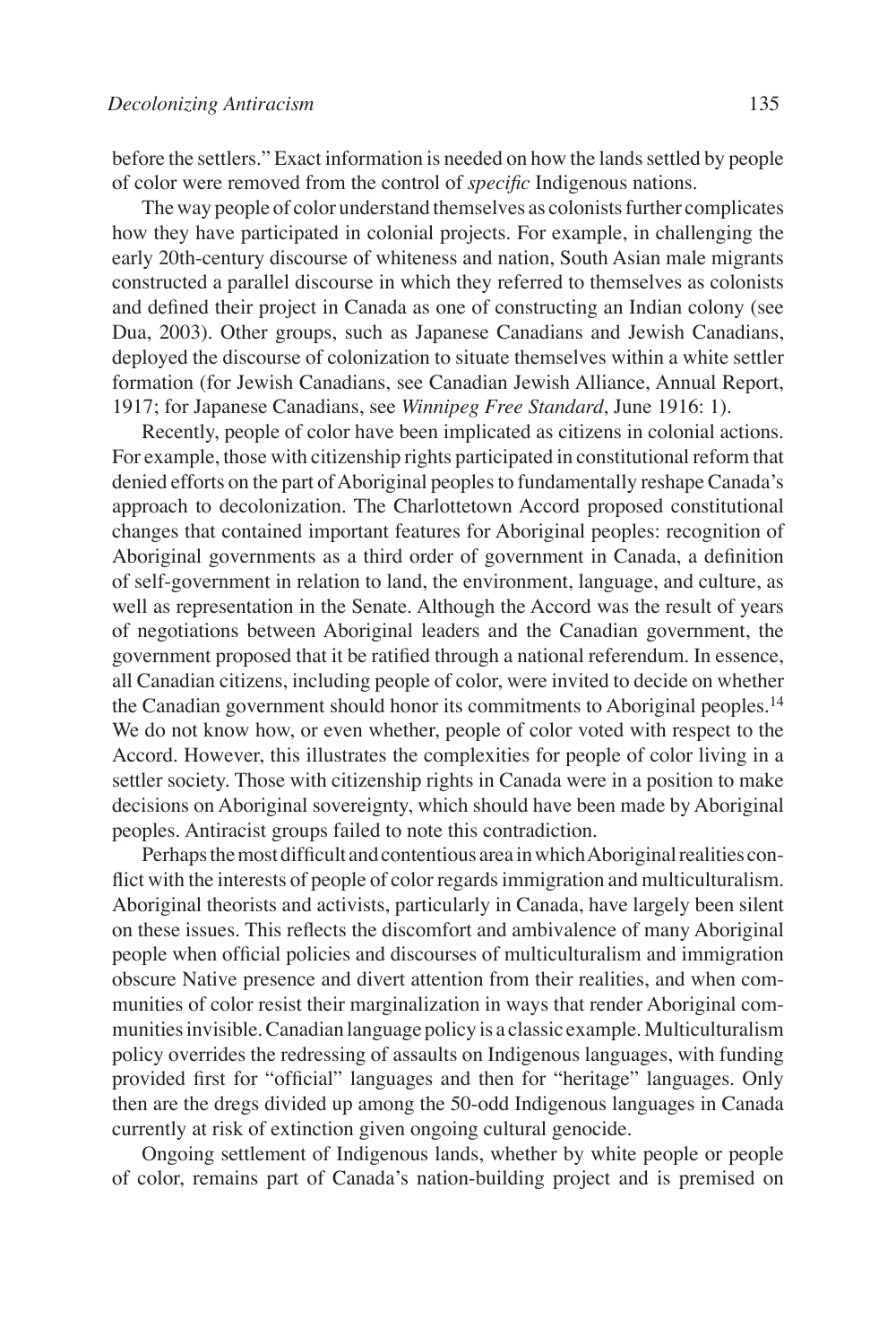displacing Indigenous peoples. Regarding immigration, Aboriginal peoples are caught between a rock and a hard place. Either they are implicated in the anti-immigrant racism of white Canadians, or they support struggles of people of color that fail to take seriously the reality of ongoing colonization. Often overlooked by antiracist activists is that the *Delgamuuk'w* decision clearly set out instances in which Aboriginal title could be infringed (i.e., limited or invalidated) by continuing immigration (Persky, 1998: 20). Canada's immigration goals, then, can be used to restrict Aboriginal rights. Antiracist activists need to think through how their campaigns can preempt the ability of Aboriginal communities to establish title to their traditional lands. Recent tendencies to advocate for open borders make this particularly important. Borders in the Americas are European fictions, restricting Native peoples'passage and that of peoples of color. However, to speak of opening borders without addressing Indigenous land loss and ongoing struggles to reclaim territories is to divide communities that are already marginalized from one another. The question that must be asked is how opening borders would affect Indigenous struggles aimed at reclaiming land and nationhood.

Scholarship is needed on ending segregation practices and on the complex histories of interactions between peoples of color and Aboriginal peoples. How did passage of the MulticulturalismAct in 1969 connect with Canada's attempt, in the same year, to pass the White Paper to eliminate "Indian" status and Canada's fiduciary responsibility to status Indians? To what extent did black-Mi'kmaq intermarriage in Nova Scotia represent resistance to extermination policies against Mi'kmaw people and the marginalization of black loyalists? How did Chinese men and Native communities interact during the building of the Canadian railroad? Is there a connection at the policy level between the denial of West Coast Native fishing rights and the confiscation of Japanese fishing boats during the internment? In what ways did people of color support or challenge policies used to colonize Aboriginal peoples? What were the moments of conflict and of collaboration?

With these questions, we are asking antiracism theory to examine how people of color have contributed to the settler formation. We are not asking every antiracism writer to become an "Indian expert." This is not desirable. Nor should histories of blacks, South Asians, or East Asians in Canada focus extensively on Aboriginal peoples. Yet, when speaking of histories of settlement, an explicit awareness and articulation of the intersection of specific settlement policies with policies controlling "Indians" is needed. This requires recognition of ongoing colonization as foundational. Such a clear rendition of the bigger picture naturally sacrifices any notion of the innocence of people of color in projects of settlement and colonial relations.

#### **Summary: Taking on Decolonization**

This article has addressed themultiplewaysinwhich postcolonial and antiracist theory has maintained a colonial framework. We would like to suggest the following areas as topics to be taken up.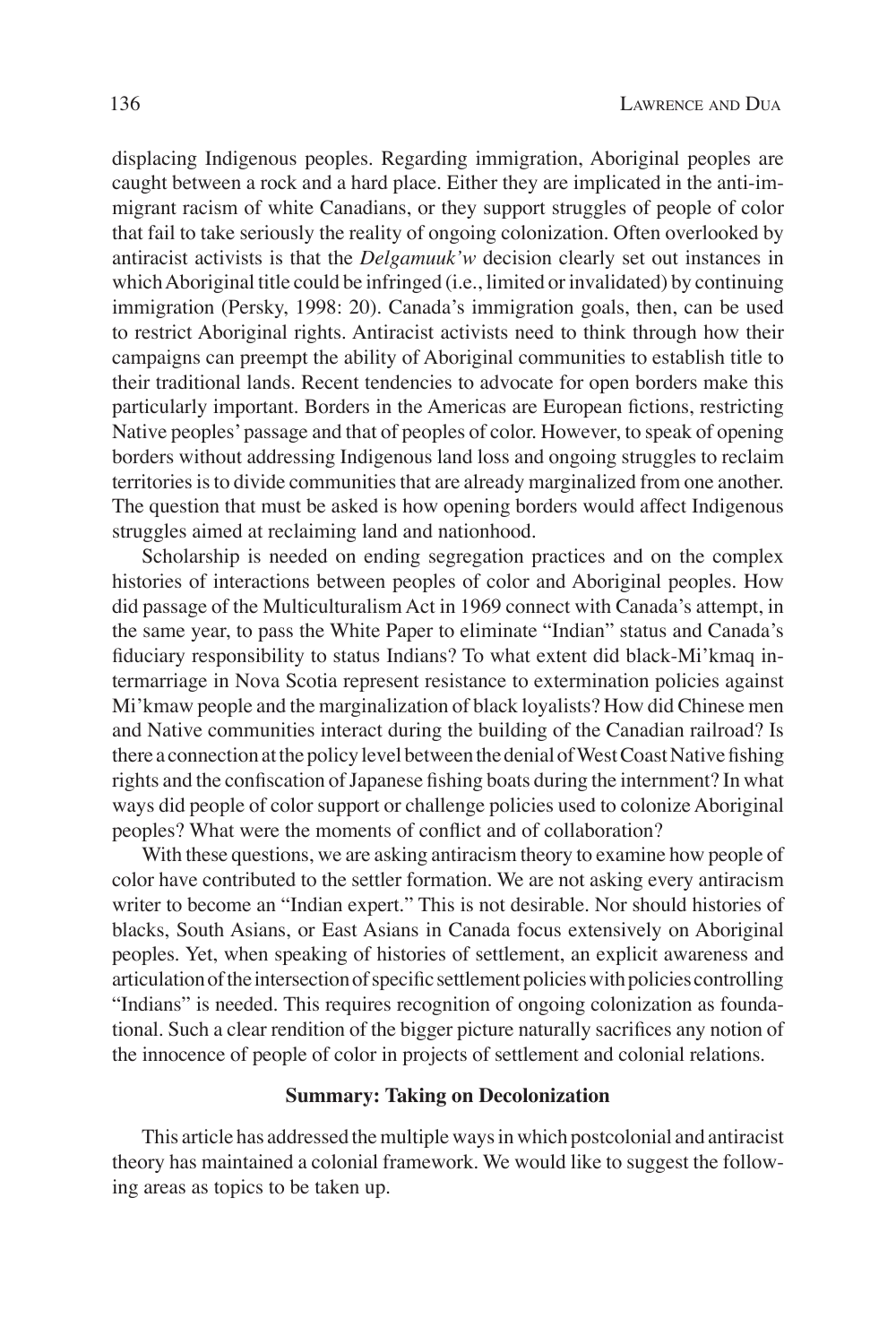- 1. Aboriginal sovereignty is a reality that is on the table. Antiracist theorists must begin to talk about how they are going to place antiracist agendas within the context of sovereignty and restoration of land.
- 2. Taking colonization seriously changes antiracism in powerful ways. Within academia, antiracist theorists need to begin to make ongoing colonization central to the construction of knowledge about race and racism. They must learn how to write, research, and teach in ways that account for Indigenous realities as foundational.
- 3. This article has focused on antiracism theory, but the failure of antiracist activists to make the ongoing colonization of Indigenous peoples foundational to their agendas is also important. Most antiracist groups have not included Indigenous concerns; when they do, they employ a pluralist framework. There is a strong need to begin discussions between antiracist and Aboriginal activists on how to frame claims for antiracism in ways that do not disempower Aboriginal peoples.

The aim of this article was to facilitate dialogue between antiracism theorists and activists and Indigenous scholars and communities. We chose to write it in one voice, rather than coming from our different perspectives (with Bonita Lawrence rooted in Indigenous perspectives, and Ena Dua in antiracism and postcolonial theory) because we sought to go beyond a pluralistic method of presenting diverse views without attempting a synthesis. For Ena, working in a collective voice meant attempting to take on Indigenous epistemological frameworks and values, a process that was difficult and incomplete. For Bonita, working in a collective voice meant viewing Indigenous concerns from within antiracism, instead of attempting to critique of it from the outside. However, because our dialogue was a critique of existing trends in postcolonial and antiracism theory, a centering of issues within Indigenous frameworks was sacrificed. As we worked within the framework of antiracism and postcolonial theory, we continually struggled over the fact that Indigenous ontological approaches to antiracism, and the relationship between Indigenous epistemologies and postcolonial theory, could not be addressed.

We have learned that dialogue between antiracism theorists/activists and Indigenous scholars/communities requires talking on Indigenous terms. Aboriginal people may find little relevance in debating antiracism and postcolonial theory, which excludes them and lacks relevance to the ongoing crises facing Aboriginal communities. They may prefer to speak to the realities of contemporary colonization and resistance. The conversation they may wish for would take place within Indigenous epistemological frameworks and values—addressing culture, traditional values, and spirituality—as central to any real sharing of concerns. For true dialogue to occur, antiracist theorists cannot privilege or insist on the primacy of postcolonial or critical race theory as ultimate "truths."

A final word must be said about antiracism *within*Nativecommunities.Aboriginal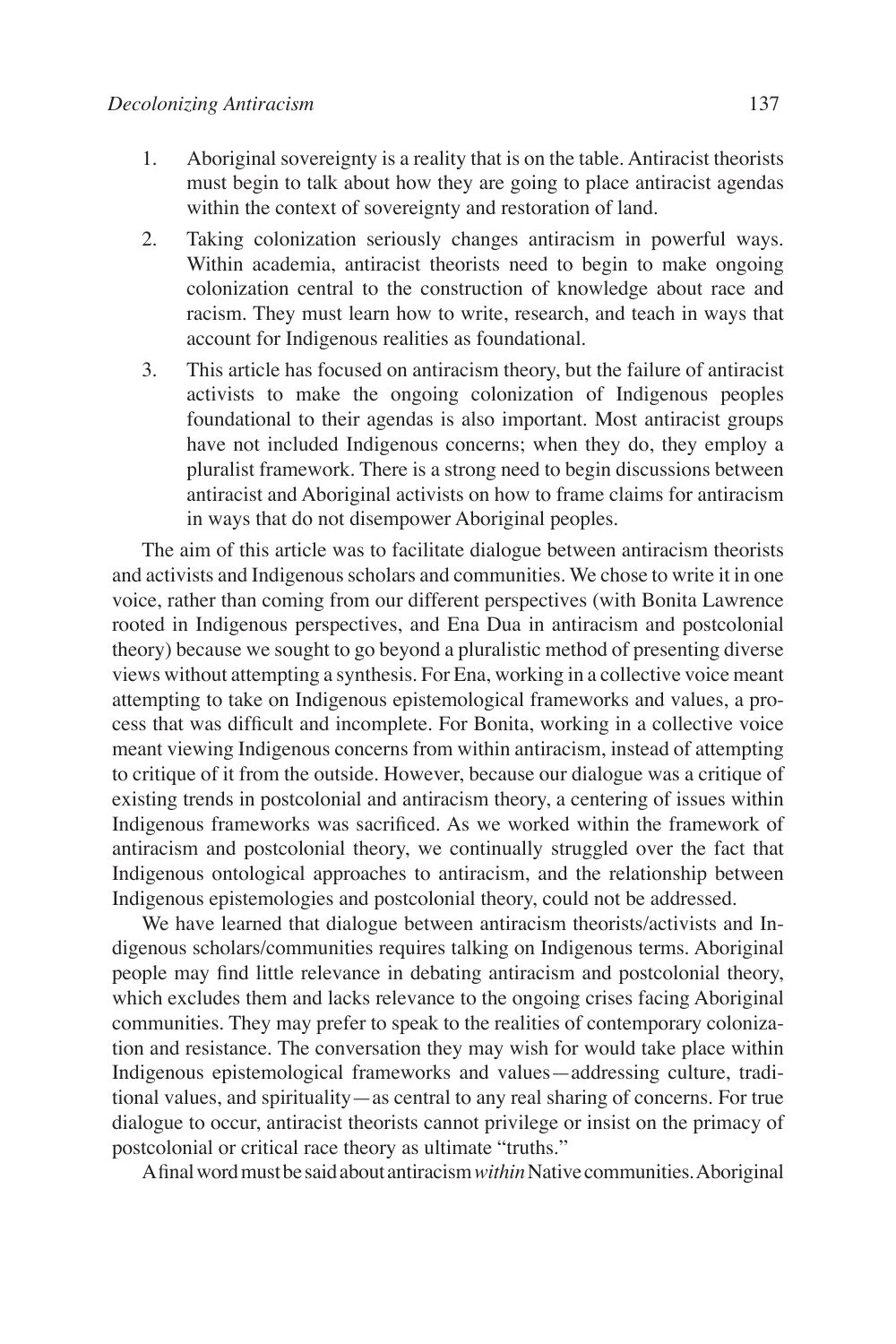peoples have long and bitterly resisted the racism shaping Canada's colonial project, yet colonial legislation on Native identity has profound implications in terms of racialization, and the forms that racism can take, within Native communities. This article has focused on the need to decolonize antiracism as we now know it. Aboriginal peoples may also wish to ask how their communities would shape an antiracism project to address the violence colonization has inflicted on Indigenous identity. The legacy of cultural genocide and legal classification by "blood" and descent means that Aboriginal peoples must find their way through a morass of "racial thinking" about basic issues relating to Native identity and nationhood. Their ways of doing this may move between re-traditionalization and deconstruction, between Indigenous and Western ways of addressing how Indigenousidentity has been reduced to biology. Most of all, it means finding ways of working "with a good heart."

*Wel'alieq!*—Thank you.

#### **NOTES**

1. This project represents an equal collaboration by both authors. The choice to put Bonita Lawrence's name first was explicitly political. Because antiracism is named here as part of a colonial project, and the positioning of peoples of color as innocent of colonizing relationships is challenged, both authors struggled with a sense that Bonita Lawrence would face greater criticism and marginalization from antiracism circles if her name came first, than Enakshi Dua would, as a woman of color with a long history of antiracism theory and activism. We decided to challenge these practices by situating the Aboriginal person first in the byline.

2. The specter of "Native unrest" appears to have haunted the Canadian government since the 1885 uprising, so that the military is usually on the alert whenever Native activism appears to be spreading. As Sherene Razack has noted, the Canadian government, in sending the Airborne Regiment to Somalia in 1993, was highly aware that they might not have enough military power left at home in the event that the country was faced with another Oka (Razack, 2004: 147).

3. The meaning of the term "genocide," as coined by Raphael Lemkin in 1944 during the discussions leading to the United Nations Genocide Convention, was given as follows: "Generally speaking, genocide does not necessarily mean the immediate destruction of a nation, *except when* accomplished by mass killing of all the members of a nation. It is intended rather to signify a coordinated plan of different actions aimed at destruction of the essential foundations of the life of national groups, with the aim of annihilating the groups themselves. The objective of such a plan would be disintegration of the political and social institutions, of culture, language, national feelings, religion, and the economic existence of national groups, and the destruction of personal security, liberty, health, dignity, and the lives of individuals belonging to such groups.... Genocide has two phases: one, destruction of the national pattern of the oppressed group; the other, the imposition of the national pattern of the oppressor" (Lemkin, 1944, quoted in Churchill, 1994: 12–13).

4. In the 1999 *Marshall* decision, for example, concerning the rights of Mi'kmaw people in the Maritimes to fish, the courts upheld the integrity of 18th-century treaties between Britain and the Mi'kmaw nation (Coates, 2000: 7) as superceding the authority that Canada had vested in institutions such as the Department of Fisheries and Oceans.

5. The St. Catherines Milling and Lumber case involved a dispute between Canada and the Province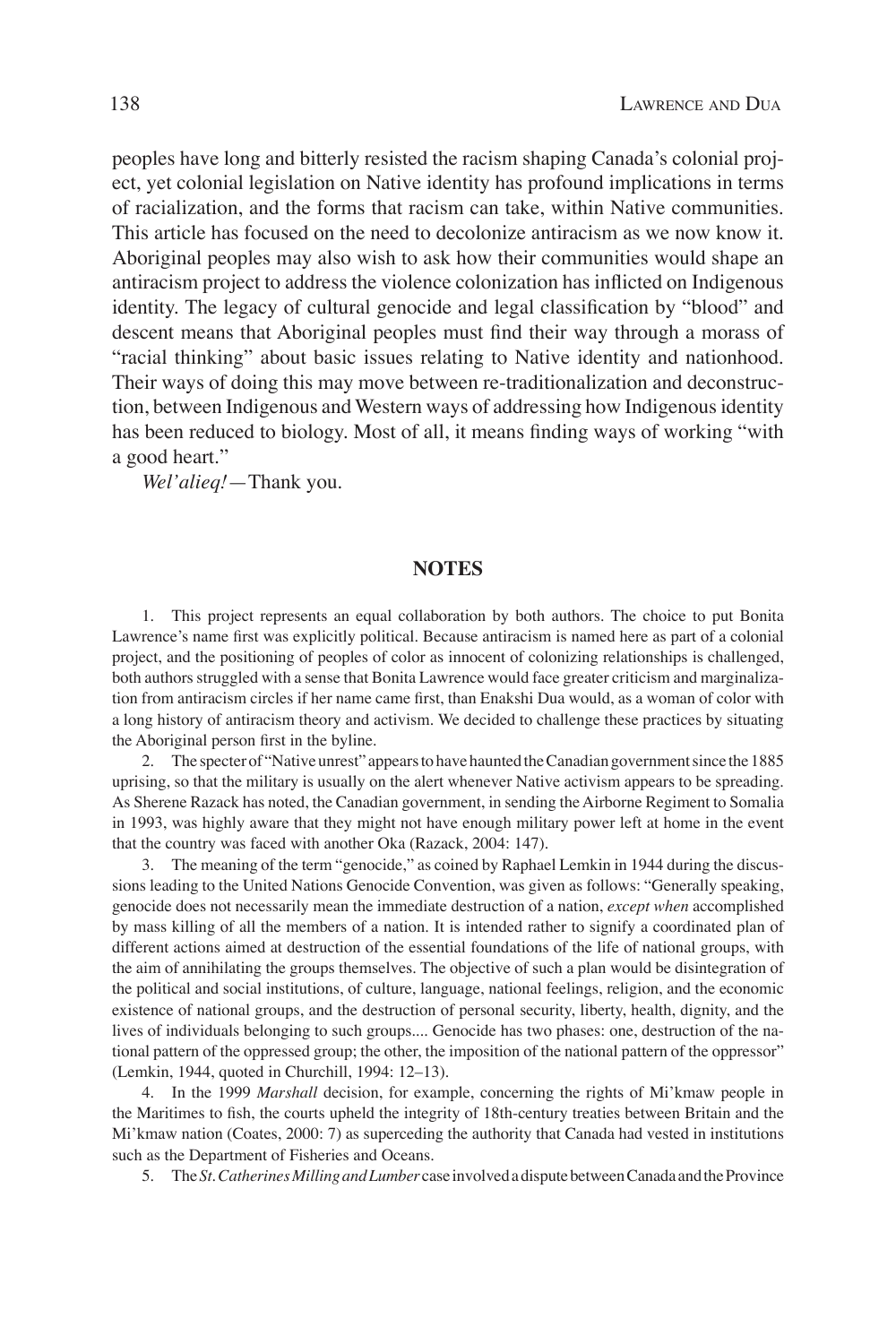#### *Decolonizing Antiracism* 139

of Ontario over timber revenues. Canada, in its defense, invoked the federal government's relationship to Aboriginal peoples; however, the decision, in Ontario's favor, defined Aboriginal rights virtually out of existence, stating that Indigenous people merely had a right to use their land, and that legally this right was no more than a "burden" on absolute Crown title, like a lien that must be discharged before land can be legally acquired. For over a century after this case, every Native litigator was forced to argue against this ruling, drastically limiting the possibilities for asserting Indigenous peoples' rights to their territories.

6. With *Calder*, the Nisgaa people took British Columbia to court for recognition of their rights to their traditional lands, which they had petitioned about for over a century. The Supreme Court, on appeal, denied their title on narrow procedural grounds, but ruled that there is a preexisting Aboriginal right and title to the land that does not flow from any rules enacted by a non-Aboriginal government.

7. When Dorothy Van der Peet, a member of the Sto:lo Nation charged with violating the Fisheries Act, asserted that these restrictions violated her Aboriginal rights as defined by Section 35, the Supreme Court decision began the process of defining how Aboriginal rights would be interpreted in the courts (Mainville, 2001: 26).

8. The original case involved the claim by the Gitksan and Wet'sowet'en Houses to ownership and jurisdiction over the entire 58,000 square kilometers of their traditional land base in central British Columbia. Their tireless attempt to have elders address the courts on their own terms, using oral traditions as "proof," was summarily dismissed by the B.C. court. When the case was appealed to the Supreme Court, however, the court decision, without actually addressing Gitksan/Wet'sowet'en selfgovernment, defined Aboriginal title simply as the right to exclusive use and occupancy of the land, rather than outright political control (Mainville, 2001: 32).

9. As part of the ruling, a stringent set of criteria were developed that had to be met to prove title (Persky, 1998: 19). The court also demanded that land covered by Aboriginal title could only be used for land-based activities that were part of the court's vision of a "distinct" relationship between Aboriginal peoples and the land. For example, any form of resource development in ways that the courts deem to be contrary to the nation's "traditional" activities was prohibited; finding new ways to survive in the face of ongoing colonization is not "permitted" under *Delgamuuk'w*. Finally, Aboriginal title has been conceptualized within a narrow frame of collective ownership/use that is not constitutive of an Indigenous nation's identity (Macklem, 2001: 103–104), such as Canadians enjoy with Canada.

10. The combined acreage of all existing Indian reserves in Canada is less than one-half the amount in the Navajo reservation in Arizona (St. Germain, 2001).

11. Sherene Razack (2004: 10; 14) states that a critical way in which power relations can be ignored is when individuals assume that they can stand outside hierarchical social relations, and therefore are innocent of complicity in structures of domination. Individuals are often involved in a "race to innocence," in which they emphasize only their own subordination and disregard how they may simultaneously be complicit in other systems of domination. When we disregard how systems of oppression interlock, it is relatively easy to focus on our own oppression and disregard how we are privileged over others.

12. Mi'kmaw people fought the English for over a century, up and down the Eastern Seaboard, in conjunction with other allied nations of the Wabanaki confederacy. With the 18th-century peace treaties, the British Crown unleashed a concentrated campaign of extermination efforts, including the posting of a bounty for the scalps of Mi'kmaq men, women, and children in 1744, 1749, and 1756, "scorched earth" policies to starve out survivors (Paul, 2000: 182–184), the absolute denial of land for reserves for most of a century after asserting military control in 1763, and the accompanying spread of epidemics that brought the Mi'kmaq people to near extinction. Daniel Paul notes that by 1843, only 1,300 were left of a people whose numbers had been estimated at 30,000 to 200,000. Extermination efforts were most concentrated in periods immediately preceding the settling of loyalists, white and black, in Nova Scotia.

13. Among the actions needed to subjugate the Indigenous people of the prairies were the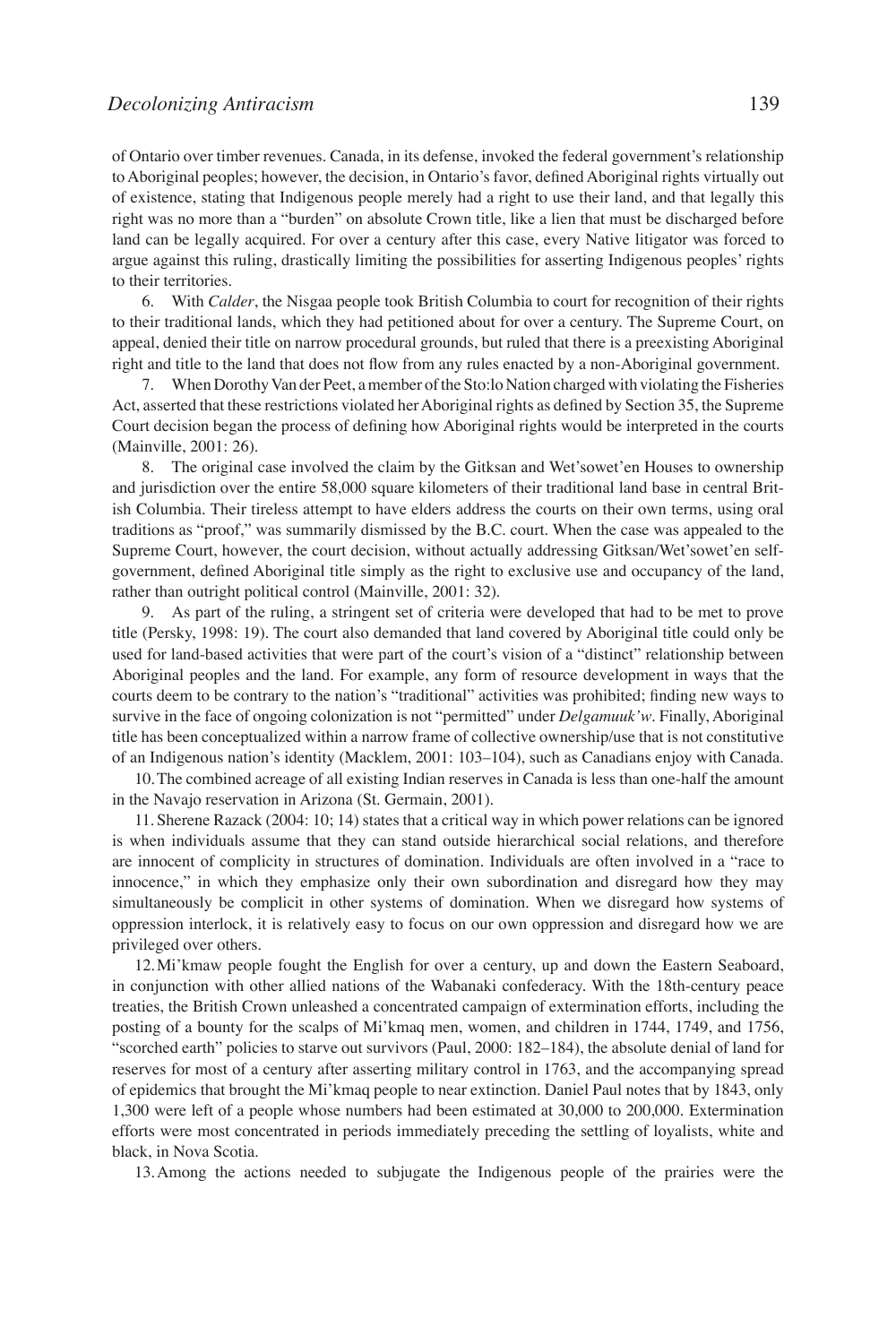implementation of pass laws, the policing of reserves by the Northwest Mounted Police, the outlawing of spiritual ceremonies and other policies that strengthened the heavy hand of the "Indian Agent" (Miller, 1989: 190–194), the erroneous labeling of 28 Cree bands as traitorous and the starvation policies implemented against them, the mass hanging of eight Cree men and the imprisonment of approximately 50 other Crees that accompanied the hanging of Louis Riel and the crushing of the Métis (Stonechild and Waiser, 1997: 214–237), as well as the denial of matrimonial rights and the labeling of Aboriginal women as prostitutes in efforts to drive Native women out of white settlements (Carter, 1997: 186–193).

14. The Accord was subject to intense debate, particularly the sections on Aboriginal selfgovernment. These sections were questioned first by Aboriginal women's organizations and then by national feminist groups, as they were seen to potentially prevent gender rights within Aboriginal communities because the Accord might allow Aboriginal governments to opt out of the Charter of Rights and Freedoms. Since the Charter was seen as a protector of Aboriginal women's rights, granting government powers to Aboriginal communities could potentially threaten Aboriginal women (NWAC, n.d.: 2–7). It was argued that self-government in the Accord was presented as a new right, rather than as a recognition and affirmation of an existing right, and therefore should be challenged. The platform of the national feminist organization, the National Action Committee, therefore stated that the "Charlottetown Accord is a bad deal for Aboriginal women" (NAC, n.d.). Notably, NAC failed to address the significance of the Accord with respect to Aboriginal decolonization. Rather, gender rights were seen as paramount, even in relation to Aboriginal self-government. In 1992, Canadians voted against the Accord. Nationally, 54% of the votes cast opposed the Accord.

#### **REFERENCES**

| Ahmad, Aijaz                         |                                                                                                                                                                                                                                                         |
|--------------------------------------|---------------------------------------------------------------------------------------------------------------------------------------------------------------------------------------------------------------------------------------------------------|
| 1992                                 | In Theory: Classes, Nations, Literatures. London: Verso.                                                                                                                                                                                                |
| Alfred, Gerald (Taiaiake)            |                                                                                                                                                                                                                                                         |
| 1999                                 | Peace Power and Righteousness: An Indigenous Manifesto. London: Oxford<br>University Press.                                                                                                                                                             |
| Anderson, Benedict                   |                                                                                                                                                                                                                                                         |
| 2003                                 | "Nationalism and Cultural Survival in Our Time: A Sketch." Bartholomew Dean<br>and Jerome M. Levi (eds.), At the Risk of Being Heard: Identity, Indigenous<br>Rights, and Postcolonial States. Ann Arbor: University of Michigan Press:<br>$165 - 190.$ |
| 1991                                 | Imagined Communities: Reflections on the Origin and Spread of Nationalism.<br>London and New York: Verso.                                                                                                                                               |
| Armstrong, Jeannette                 |                                                                                                                                                                                                                                                         |
| 1998                                 | "Land Speaking." Jeannette Armstrong (ed.), Speaking for the Generations: Na-<br>tive Writers on Writing. Tucson: University of Arizona Press: 174–195.                                                                                                 |
| Backhouse, Constance                 |                                                                                                                                                                                                                                                         |
| 1999                                 | Colour-Coded: A Legal History of Racism in Canada, 1900–1950. Toronto,<br>Canada: Osgoode Society for Canadian Legal History and University of Toronto<br>Press.                                                                                        |
| Carter, Sarah                        |                                                                                                                                                                                                                                                         |
| 1997                                 | Capturing Women: The Manipulation of Cultural Imagery in Canada's Prairie<br>West. Montreal, Canada: McGill-Queen's Press.                                                                                                                              |
| Chambers, Ian and Lidia Curti (eds.) |                                                                                                                                                                                                                                                         |
| 1996                                 | The Post-Colonial Question. London: Routledge Press.                                                                                                                                                                                                    |
| Churchill, Ward                      |                                                                                                                                                                                                                                                         |
| 1994                                 | Indians Are Us? Culture and Genocide in Native North America. Toronto:<br>Between the Lines Press.                                                                                                                                                      |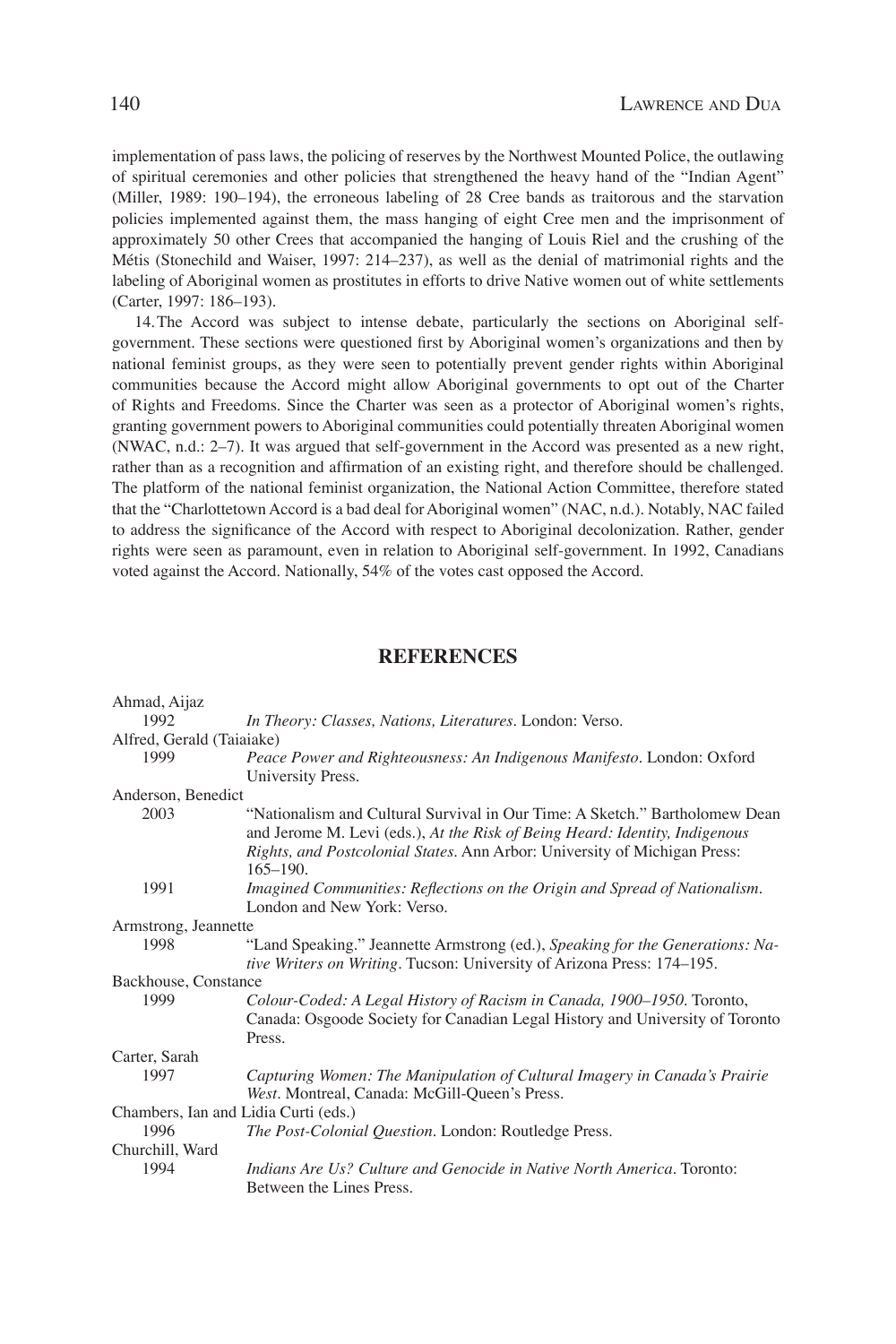### *Decolonizing Antiracism* 141

| 1992                              | Struggle for the Land: Indigenous Resistance to Genocide, Ecocide, and Expro-<br>priation in Contemporary North America. Toronto: Between the Lines Press.                                                                                                                   |
|-----------------------------------|------------------------------------------------------------------------------------------------------------------------------------------------------------------------------------------------------------------------------------------------------------------------------|
| Clifford, James                   |                                                                                                                                                                                                                                                                              |
| 1997                              | Routes: Travel and Translation in the Late Twentieth Century. Cambridge, MA:<br>Harvard University Press.                                                                                                                                                                    |
| Coates, Ken                       |                                                                                                                                                                                                                                                                              |
| 2000                              | The Marshall Decision and Native Rights. Montreal, Canada: McGill-Queen's<br>University Press.                                                                                                                                                                               |
| Cook-Lynn, Elizabeth              |                                                                                                                                                                                                                                                                              |
| 1996                              | Why I Can't Read Wallace Stegner and Other Essays: A Tribal Voice. Madison,<br>WI: University of Wisconsin Press.                                                                                                                                                            |
| Dua, Enakshi                      |                                                                                                                                                                                                                                                                              |
| 2003                              | "'Race' and Governmentality: The Racialization of Canadian Citizenship<br>Practices." Deborah Brock (ed.), Making Normal: Social Regulation in Canada.<br>Toronto: Nelson.                                                                                                   |
| Frankenberg, Ruth and Lata Mani   |                                                                                                                                                                                                                                                                              |
| 1992                              | "Cross-Currents, Crosstalk: Race, 'Post-Coloniality' and the Politics of Loca-<br>tion." Cultural Studies 7.2.                                                                                                                                                               |
| Gilroy, Paul                      |                                                                                                                                                                                                                                                                              |
| 1993                              | The Black Atlantic: Modernity and Double Consciousness. Cambridge, MA:<br>Harvard University Press.                                                                                                                                                                          |
| Grewal, Inderpal and Caren Kaplan |                                                                                                                                                                                                                                                                              |
| 1994                              | Scattered Hegemonies: Postmodernity and Transnational Feminist Practices.<br>Minneapolis: University of Minnesota Press.                                                                                                                                                     |
| Hall, Stuart                      |                                                                                                                                                                                                                                                                              |
| 1996a                             | "The West and the Rest: Discourse and Power." Stuart Hall, David Held, Don<br>Hubert, and Kenneth Thompson (eds.), Modernity: An Introduction to Modern                                                                                                                      |
| 1996b                             | Societies. London: Open University: 184-224.<br>"When Was 'The Post-Colonial?' Thinking at the Limit?" Iain Chambers and<br>Lidia Curti (eds.), The Post-Colonial Question: Common Skies, Divided Hori-                                                                      |
| 1994                              | zons. London: Routledge: 242-260.<br>"Cultural Identity and Diaspora." P. Williams and L. Chrisman (eds.), Colonial<br>Discourse and Postcolonial Theory. New York: Columbia University Press:<br>392-403.                                                                   |
|                                   | Henderson, James (Sakej) Youngblood                                                                                                                                                                                                                                          |
| 1997                              | The Mi'kmaw Concordat. Halifax: Fernwood Publishing.                                                                                                                                                                                                                         |
| Hill, Daniel G.                   |                                                                                                                                                                                                                                                                              |
| 1981                              | The Freedom Seekers: Blacks in Early Canada. Toronto: Stoddart Publishing.                                                                                                                                                                                                   |
| Le Camp, Lorraine                 |                                                                                                                                                                                                                                                                              |
| 1998                              | "Terra Nullius/Theoria Nullius—Empty Lands/Empty Theory: A Literature<br>Review of Critical Theory from an Aboriginal Perspective." Unpublished manu-<br>script. Toronto, Canada: Department of Sociology and Equity Studies, Ontario<br>Institute for Studies in Education. |
| Macklem, Patrick                  |                                                                                                                                                                                                                                                                              |
| 2001                              | Indigenous Difference and the Constitution of Canada. Toronto, Canada: Uni-<br>versity of Toronto Press.                                                                                                                                                                     |
| Mainville, Robert                 |                                                                                                                                                                                                                                                                              |
| 2001                              | An Overview of Aboriginal and Treaty Rights and Compensation for Their<br>Breach. Saskatoon, SK: Purich Publishing Ltd.                                                                                                                                                      |
| McClintock, Anne                  |                                                                                                                                                                                                                                                                              |
| 1997                              | "No Longer in a Future Heaven': Gender, Race, and Nationalism." Anne Mc-<br>Clintock, Aamir Mufti, and Ella Shohat (eds.), Dangerous Liaisons: Gender,<br>Nation, and Postcolonial Perspectives. Minneapolis: University of Minnesota:<br>89-112.                            |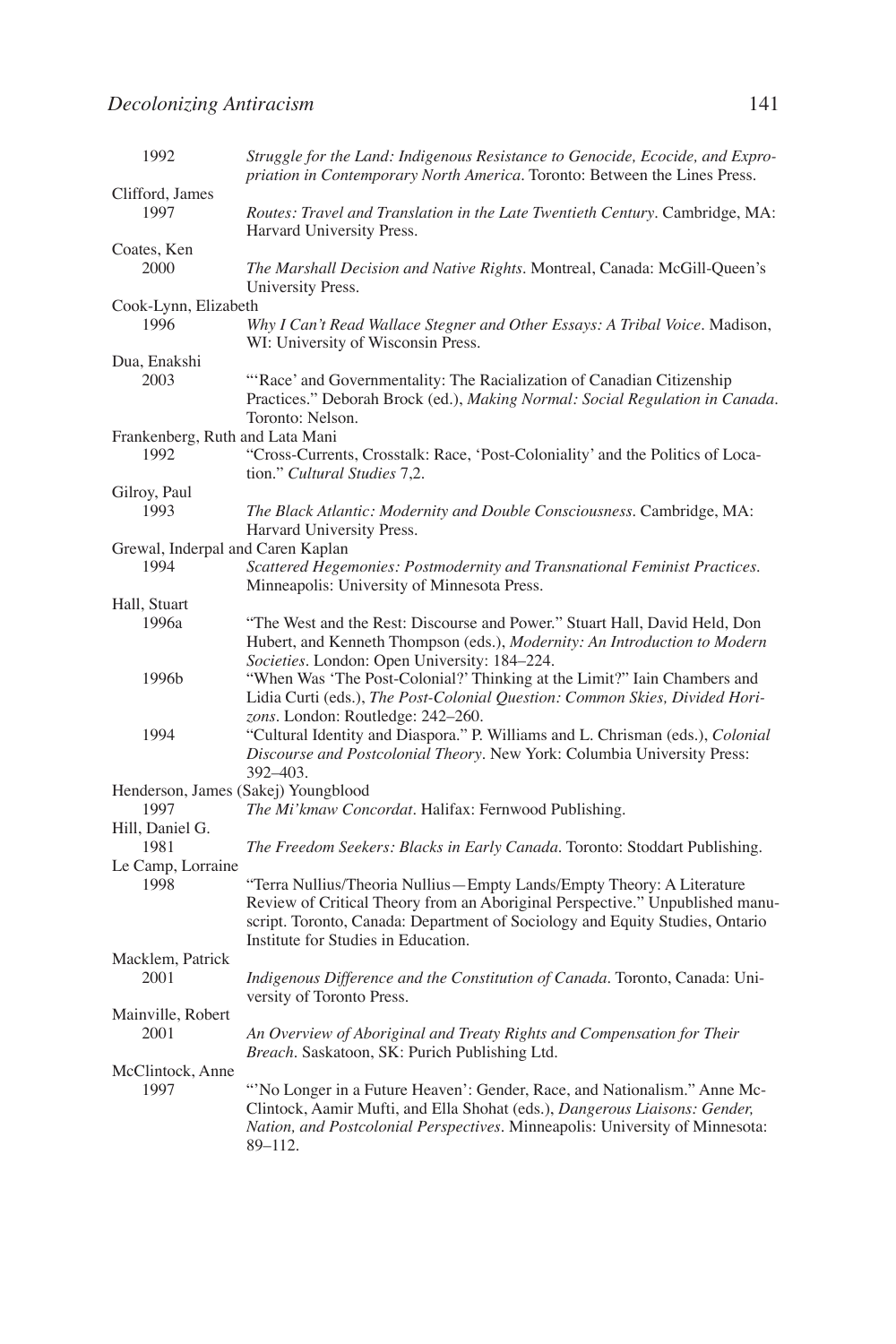| Mensah, Joseph<br>2002                    | Black Canadians: History, Experiences, Social Conditions. Halifax, Canada:                                                                                                                                                                                                 |
|-------------------------------------------|----------------------------------------------------------------------------------------------------------------------------------------------------------------------------------------------------------------------------------------------------------------------------|
|                                           | Fernwood Press.                                                                                                                                                                                                                                                            |
| Miller, J.R.<br>1989                      | Skyscrapers Hide the Heavens: A History of Indian-White Relations in Canada.<br>Toronto, Canada: University of Toronto Press.                                                                                                                                              |
| Monture-Angus, Patricia                   |                                                                                                                                                                                                                                                                            |
| 1999                                      | Journeying Forward: Dreaming First Nations Independence. Halifax, Canada:<br>Fernwood Publishing.                                                                                                                                                                          |
|                                           | National Action Committee on the Status of Women (NAC)                                                                                                                                                                                                                     |
| n.d.                                      | "NAC Says NO." Publication 510. Toronto, Ontario, Canada.                                                                                                                                                                                                                  |
|                                           | Native Women's Association of Canada (NWAC)                                                                                                                                                                                                                                |
| n.d.                                      | Aboriginal Women, Self-Government, and the Canadian Charter of Rights and<br>Freedoms. Author: Ottawa, Ontario, Canada.                                                                                                                                                    |
| Nixon, Rob                                |                                                                                                                                                                                                                                                                            |
| 1997                                      | "Of Balkans and Bantustans: Ethnic Cleansing and the Crisis in National Legiti-<br>mation." Anne McClintock, Aamir Mufti, and Ella Shohat (eds.), Dangerous Li-<br>aisons: Gender, Nation, and Postcolonial Perspectives. Minneapolis: University<br>of Minnesota: 69–88.  |
| Parry, Benita                             |                                                                                                                                                                                                                                                                            |
| 1987                                      | "Problems in Current Theories of Colonial Discourse." Oxford Literary Review<br>$9,1-2:27-58.$                                                                                                                                                                             |
| Paul, Daniel N.                           |                                                                                                                                                                                                                                                                            |
| 2000                                      | We Were Not the Savages: A Mi'kmaq Perspective on the Collision Between<br>European and Native American Civilizations. 21st Century edition. Halifax,                                                                                                                      |
|                                           | Canada: Fernwood.                                                                                                                                                                                                                                                          |
| Penrose, Jan<br>1993                      | "Reification in the Name of Change: The Impact of Nationalism on Social Con-<br>structions of Nation, People and Place in Scotland and the United Kingdom."<br>Peter Jackson and Jan Penrose (eds.), Constructions of Race, Place and Nation.<br>London: UCL Press: 27-49. |
| Persky, Stan                              |                                                                                                                                                                                                                                                                            |
| 1998                                      | Delgamuuk'w: The Supreme Court of Canada Decision on Aboriginal Title.<br>(Commentary.) Vancouver/Toronto: Greystone Books.                                                                                                                                                |
| Razack, Sherene                           |                                                                                                                                                                                                                                                                            |
| 2004                                      | Dark Threats and White Knights: The Somalia Affair, Peacekeeping, and the<br>New Imperialism. Toronto: University of Toronto Press.                                                                                                                                        |
| Spivak, Gayatri                           |                                                                                                                                                                                                                                                                            |
| 1994<br>St. Germain, Jill                 | Presentation at University of Toronto. (May).                                                                                                                                                                                                                              |
| 2001                                      | Indian Treaty-Making Policy in the United States and Canada, 1867-1877.<br>Toronto: University of Toronto Press.                                                                                                                                                           |
| Stonechild, Blair and Bill Waiser<br>1997 | Loyal till Death: Indians and the North-West Rebellion. Calgary: Fifth House                                                                                                                                                                                               |
|                                           | Publishers.                                                                                                                                                                                                                                                                |
| Sunseri, Madelina<br>2005                 | "Theorizing Nationalisms: Intersections of Gender, Nation, Culture, and Coloni-<br>zation in the Case of Oneida's Decolonizing Nationalist Movement." Unpub-<br>lished Ph.D. Thesis (June). Toronto, Canada: Department of Sociology, York<br>University.                  |
| Venne, Sharon                             |                                                                                                                                                                                                                                                                            |
| 1998                                      | Our Elders Understand Our Rights: Evolving International Law Regarding<br>Indigenous Rights. Penticton, B.C., Canada: Theytus Books.                                                                                                                                       |
| Walcott, Rinaldo<br>1997                  | Black Like Who? Writing/Black/Canada. Toronto: Insomniac Press.                                                                                                                                                                                                            |